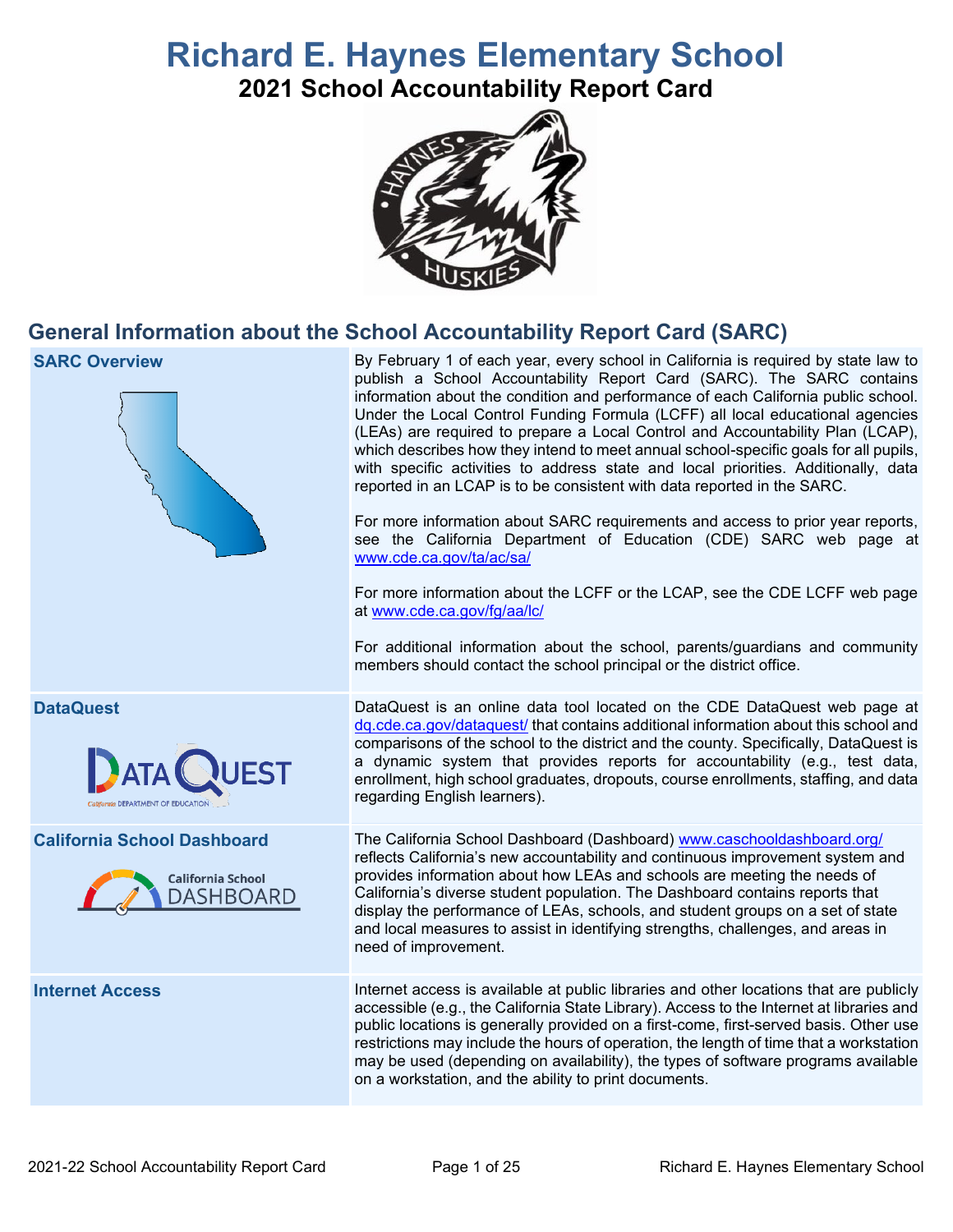### **2021-22 School Contact Information**

| <b>School Name</b>                       | Richard E. Haynes Elementary School |  |  |  |
|------------------------------------------|-------------------------------------|--|--|--|
| <b>Street</b>                            | 715 West Francis Street             |  |  |  |
| City, State, Zip                         | Ontario, CA 91762                   |  |  |  |
| <b>Phone Number</b>                      | 909-984-1759                        |  |  |  |
| <b>Principal</b>                         | Cristina Raskovic                   |  |  |  |
| <b>Email Address</b>                     | cristina.raskovic@omsd.net          |  |  |  |
| <b>School Website</b>                    | omsd.net/Haynes                     |  |  |  |
| <b>County-District-School (CDS) Code</b> | 3667819-603618                      |  |  |  |

| 2021-22 District Contact Information |                                   |  |
|--------------------------------------|-----------------------------------|--|
| <b>District Name</b>                 | Ontario-Montclair School District |  |
| <b>Phone Number</b>                  | $(909)$ 459-2500                  |  |
| Superintendent                       | Dr. James Q. Hammond              |  |
| <b>Email Address</b>                 | info@omsd.net                     |  |
| <b>District Website Address</b>      | https://www.omsd.net              |  |

#### **2021-22 School Overview**

Dear Haynes Families and Friends,

At Richard E. Haynes Elementary School, we remain committed to the development and implementation of a shared vision for academic achievement, social and emotional well-being for all students, school site initiatives and district initiatives to improve learning and teaching for all. Haynes students are challenged to do their best work every day under the guidance and support of our highly qualified teaching staff, parent volunteers and support staff. Personal leadership and scholarly behaviors are taught and emphasized so that students learn how to be assertive learners, make quality personal decisions, set personal goals and hold high expectations for achieving both academically and socially.

We foster and maintain an environment where students are engaged in a meaningful way and their families have multiple opportunities to play a part in their child's education. We work collaboratively with all stakeholders to make our school a great place where students learn to be SAFE, RESPECTFUL, and RESPONSIBLE.

Mission Statement: The mission of Richard E. Haynes, a progressive and collaborative educational community, is to prepare each student to excel as a successful participant in an ever changing society through a commitment to standards of excellence.

Richard E. Haynes Elementary School supports a student enrollment of approximately 746 students in transitional kindergarten through sixth grade. In addition, Haynes School has two pre-school classes, one primary SDC class, and one County SED class. The school is located in the city of Ontario in the Ontario-Montclair School District and serves a diverse student population of which 88.7% of students participate in the free or reduced lunch program and approximately 49.2% speak a primary language other than English. Haynes School has an active School Site Council and School English Learner Parent Advisory Council. Haynes School supports student attendance through incentive programs as w ell as Saturday Attendance Academies that allow students to recoup absences. Haynes School supports student learning by providing highly qualified teachers and rigorous general education and special education curriculum, as w ell as interventions between the bells, at lunchtime (when possible), before and after school, and on Saturdays when we are on campus. Haynes staff members provide a variety of opportunities for parent involvement such as Coffee and Conversations, instructional workshops, Student Success Team meetings, Fall Festival (not during COVID), GATE Parent Meetings, Special Education Meetings, and student recognition activities. In addition, Haynes School is fortunate to have a high participation rate of parent volunteers, all of whom have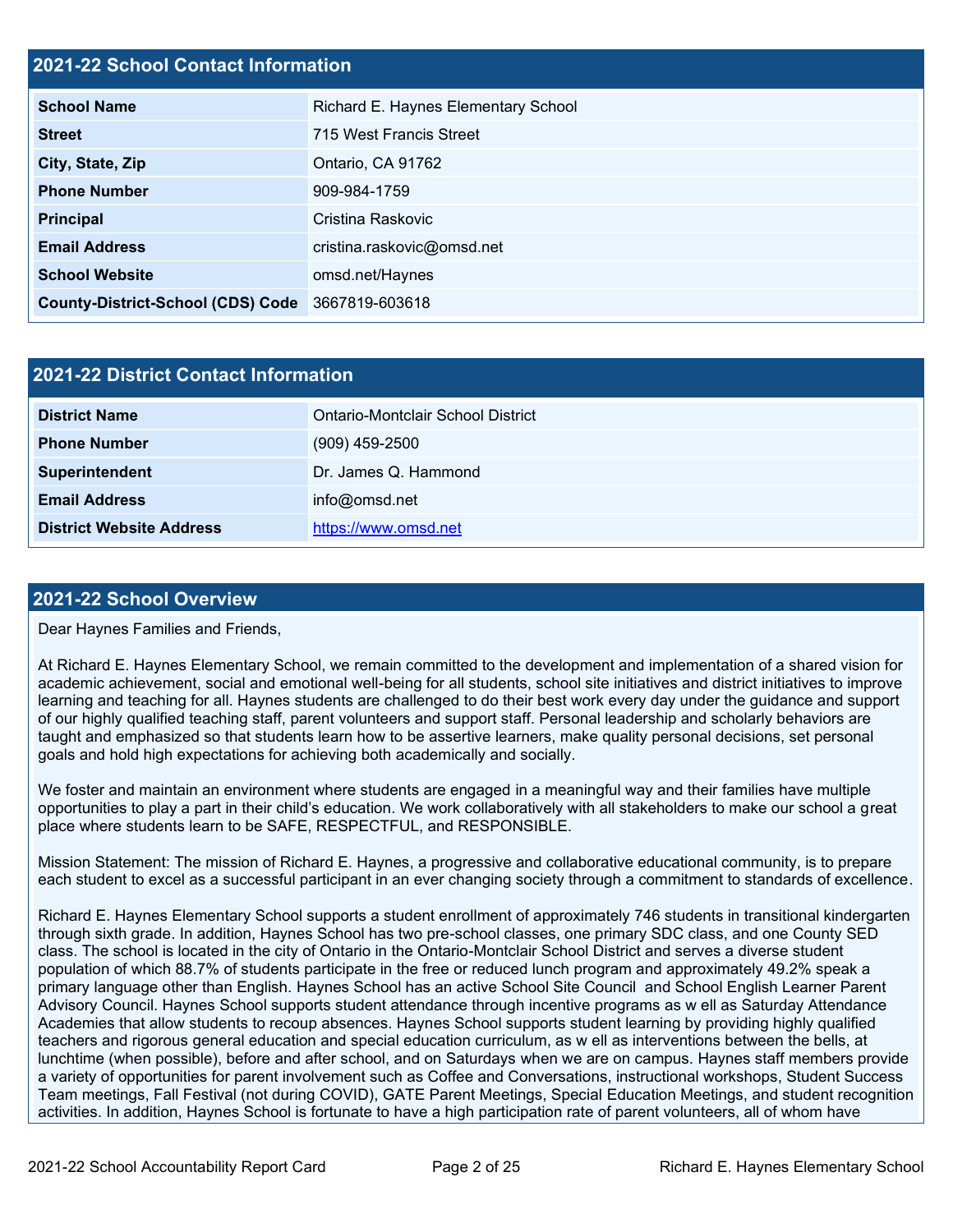#### **2021-22 School Overview**

participated in our OMSD volunteer training program prior to working in classrooms, supporting field trips or supervising children under the direction of certificated staff members.

School-wide results of various district assessments in Math and Language Arts are reviewed by the Site Instructional Leadership Team and grade level teams at data and planning meetings. We also have created an MTSS group of staff members that meet every other month to do planning and aligning all areas of the school. These teams review school-wide trend data in order to establish goals, identify focus standards, and develop instructional strategies to support student needs for the school year. The Site Instructional Leadership Team meets on an ongoing basis with the focus on identifying deliberate decisions and action steps that will be communicated to their grade level teams at data and planning meetings. These deliberate decisions and action steps are used to facilitate discussion and instructional focus in a professional learning community format (PLC) after each benchmark assessment, and during planning meetings that take place in between benchmark assessments. District pacing calendars in Language Arts and Math, as well as the Common Core State Standards and district assessment data, are used during these meetings to focus the instructional program. Data from Illuminate is made available to all staff members and is aggregated based on data need (EL students, significant subgroups, etc). The data accessed can also be broken down by grade level, teacher, class, program, and the individual student. Grade levels identify goals for the year, each testing period, and individual students. Smart goals are Specific, Measurable, Attainable, Related, and Time-bound targets for student performance (grade level and school-wide). Progress toward those goals is monitored regularly through common formative assessments and/or classroom measures (RI/Phonics Screeners/ ESGI/ Reading Fluency). Interventions (Between the Bells & After School) are implemented to support student acquisition of grade level standards. Reading comprehension and English Language Development are areas of specific focus. Use of graphic organizers and Advanced Thinking Maps serve to support and develop reading comprehension, as well as English Language Development and writing. Haynes School also has adopted a school-wide writing program to support written language for all students and build critical writing skills across the grades (Write From The Beginning).

# **About this School**

| 2020-21 Student Enrollment by Grade Level |                           |  |  |  |
|-------------------------------------------|---------------------------|--|--|--|
| <b>Grade Level</b>                        | <b>Number of Students</b> |  |  |  |
| Kindergarten                              | 96                        |  |  |  |
| Grade 1                                   | 107                       |  |  |  |
| Grade 2                                   | 102                       |  |  |  |
| Grade 3                                   | 109                       |  |  |  |
| Grade 4                                   | 106                       |  |  |  |
| Grade 5                                   | 110                       |  |  |  |
| Grade 6                                   | 117                       |  |  |  |
| <b>Total Enrollment</b>                   | 747                       |  |  |  |

# **2020-21 Student Enrollment by Student Group**

| <b>Student Group</b>             | <b>Percent of Total Enrollment</b> |
|----------------------------------|------------------------------------|
| Female                           | 47.3                               |
| <b>Male</b>                      | 52.7                               |
| American Indian or Alaska Native | 0.1                                |
| Asian                            | 3.3                                |
| <b>Black or African American</b> | 1.2                                |
| <b>Filipino</b>                  | 1.1                                |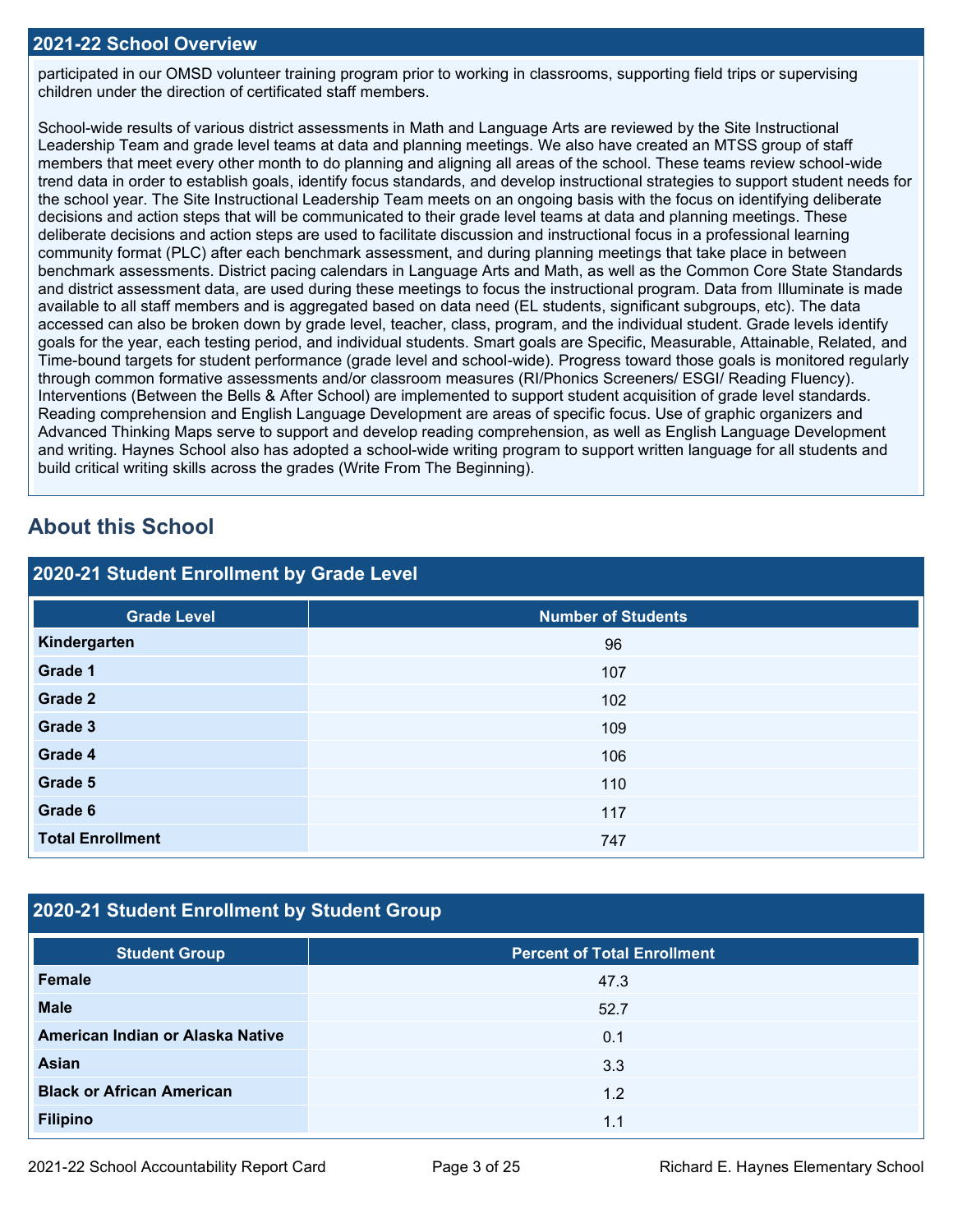| <b>Hispanic or Latino</b>              | 90.5 |
|----------------------------------------|------|
| Native Hawaiian or Pacific Islander    | 0.1  |
| <b>Two or More Races</b>               | 0.7  |
| <b>White</b>                           | 2.9  |
| <b>English Learners</b>                | 27   |
| <b>Foster Youth</b>                    | 0.5  |
| <b>Homeless</b>                        | 4.7  |
| <b>Socioeconomically Disadvantaged</b> | 90.1 |
| <b>Students with Disabilities</b>      | 9.8  |
|                                        |      |

**A. Conditions of Learning State Priority: Basic**

The SARC provides the following information relevant to the State priority: Basic (Priority 1):

- Degree to which teachers are appropriately assigned and fully credentialed in the subject area and for the pupils they are teaching;
- Pupils have access to standards-aligned instructional materials; and
- School facilities are maintained in good repair

Note: For more information refer to the Updated Teacher Equity Definitions web page at<https://www.cde.ca.gov/pd/ee/teacherequitydefinitions.asp>

| <b>2019-20 Teacher Preparation and Placement</b>                                                |         |  |  |
|-------------------------------------------------------------------------------------------------|---------|--|--|
| <b>Authorization/Assignment</b>                                                                 | 2019-20 |  |  |
| Fully (Preliminary or Clear) Credentialed for Subject and Student Placement (properly assigned) |         |  |  |
| <b>Intern Credential Holders Properly Assigned</b>                                              |         |  |  |
| Teachers Without Credentials and Misassignments ("ineffective" under ESSA)                      |         |  |  |
| Credentialed Teachers Assigned Out-of-Field ("out-of-field" under ESSA)                         |         |  |  |
| <b>Unknown</b>                                                                                  |         |  |  |
| <b>Total Teaching Positions</b>                                                                 |         |  |  |
|                                                                                                 |         |  |  |

Note: The data in this table is based on Full Time Equivalent (FTE) status. One FTE equals one staff member working full time; one FTE could also represent two staff members who each work 50 percent of full time. Additionally, an assignment is defined as a position that an educator is assigned to based on setting, subject, and grade level. An authorization is defined as the services that an educator is authorized to provide to students.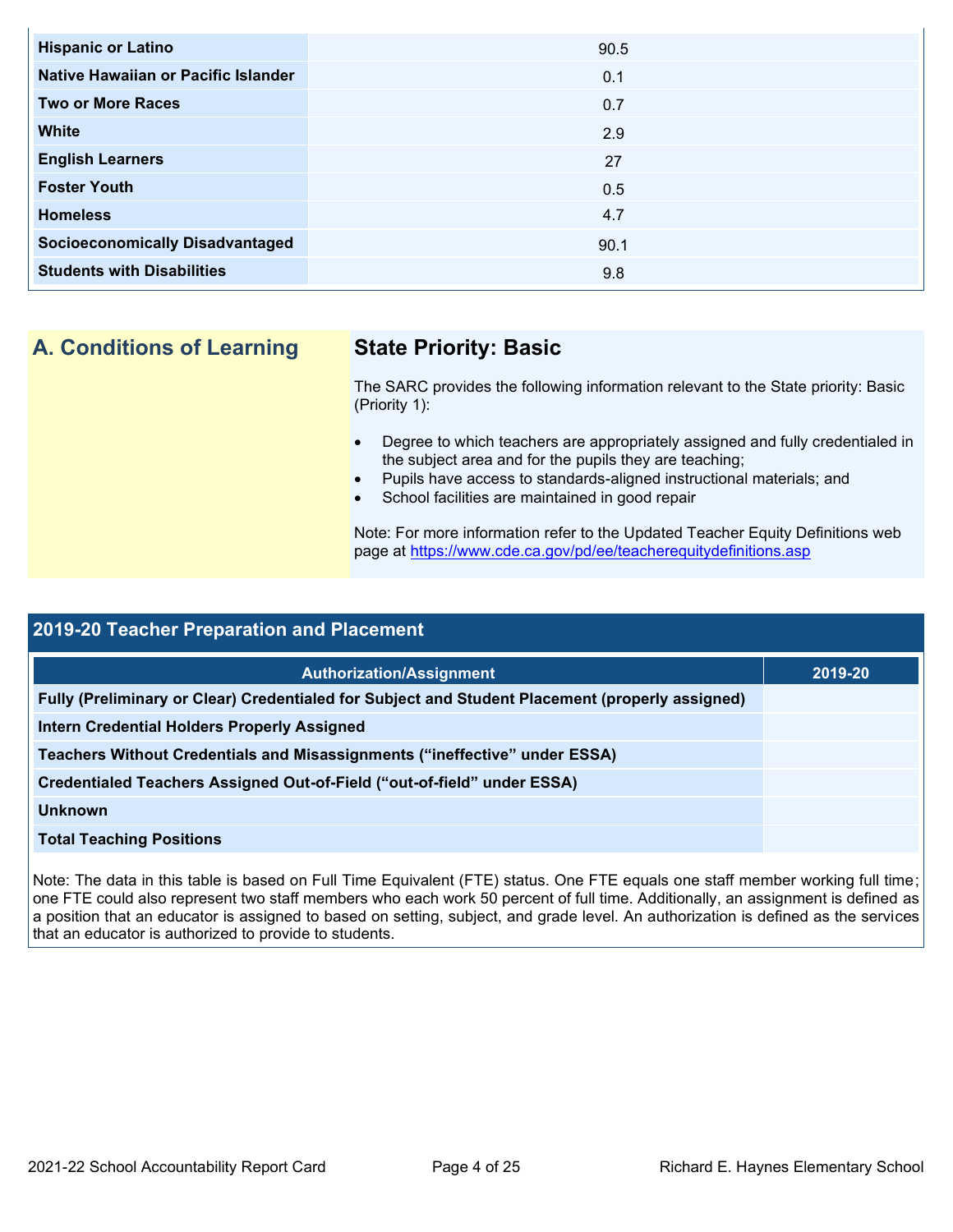# **2019-20 Teachers Without Credentials and Misassignments (considered "ineffective" under ESSA)**

| <b>Authorization/Assignment</b>                              | 2019-20 |
|--------------------------------------------------------------|---------|
| <b>Permits and Waivers</b>                                   |         |
| <b>Misassignments</b>                                        |         |
| <b>Vacant Positions</b>                                      |         |
| <b>Total Teachers Without Credentials and Misassignments</b> |         |

# **2019-20 Credentialed Teachers Assigned Out-of-Field (considered "out-of-field" under ESSA)**

| <b>Indicator</b>                                       | 2019-20 |
|--------------------------------------------------------|---------|
| Credentialed Teachers Authorized on a Permit or Waiver |         |
| <b>Local Assignment Options</b>                        |         |
| <b>Total Out-of-Field Teachers</b>                     |         |

# **2019-20 Class Assignments**

| Indicator                                                                                                                                           | 2019-20 |
|-----------------------------------------------------------------------------------------------------------------------------------------------------|---------|
| <b>Misassignments for English Learners</b><br>(a percentage of all the classes with English learners taught by teachers that are misassigned)       |         |
| No credential, permit or authorization to teach<br>(a percentage of all the classes taught by teachers with no record of an authorization to teach) |         |

# **2021-22 Quality, Currency, Availability of Textbooks and Other Instructional Materials**

| Year and month in which the data were collected |                                                                                                                                                                                                                                                                                                                                                                                                                                                                                                   | August 2021                                                    |                                                                                    |  |
|-------------------------------------------------|---------------------------------------------------------------------------------------------------------------------------------------------------------------------------------------------------------------------------------------------------------------------------------------------------------------------------------------------------------------------------------------------------------------------------------------------------------------------------------------------------|----------------------------------------------------------------|------------------------------------------------------------------------------------|--|
| <b>Subject</b>                                  | Textbooks and Other Instructional Materials/year of<br><b>Adoption</b>                                                                                                                                                                                                                                                                                                                                                                                                                            | <b>From</b><br><b>Most</b><br><b>Recent</b><br><b>Adoption</b> | <b>Percent</b><br><b>Students</b><br><b>Lacking Own</b><br><b>Assigned</b><br>Copy |  |
| <b>Reading/Language Arts</b>                    | TK Big Day (Houghton-Mifflin-Harcourt) - Adopted 2016<br>K-6 Wonders (McGraw-Hill) - Adopted 2016                                                                                                                                                                                                                                                                                                                                                                                                 | <b>Yes</b>                                                     | $0\%$                                                                              |  |
| <b>Mathematics</b>                              | TK-8 - Eureka Math (Great Minds) - Adopted 2015 <sup>*</sup> and then<br>in 2018* for Dual Immersion program.<br>K-8 mathematics materials were selected by OMSD<br>stakeholders to adopt due to the level of rigor of the program<br>and a strong alignment with the California State Standards.<br>*TK mathematics materials are from the most recent local<br>adoption.<br>Integrated Math, High School Credit Course, Houghton Mifflin<br>Harcourt, Integrated Math I, 2015 adopted May, 2020 | Yes                                                            | $0\%$                                                                              |  |
| <b>Science</b>                                  | TK- Big Day Houghton-Mifflin- Adopted 2016                                                                                                                                                                                                                                                                                                                                                                                                                                                        | Yes                                                            | $0\%$                                                                              |  |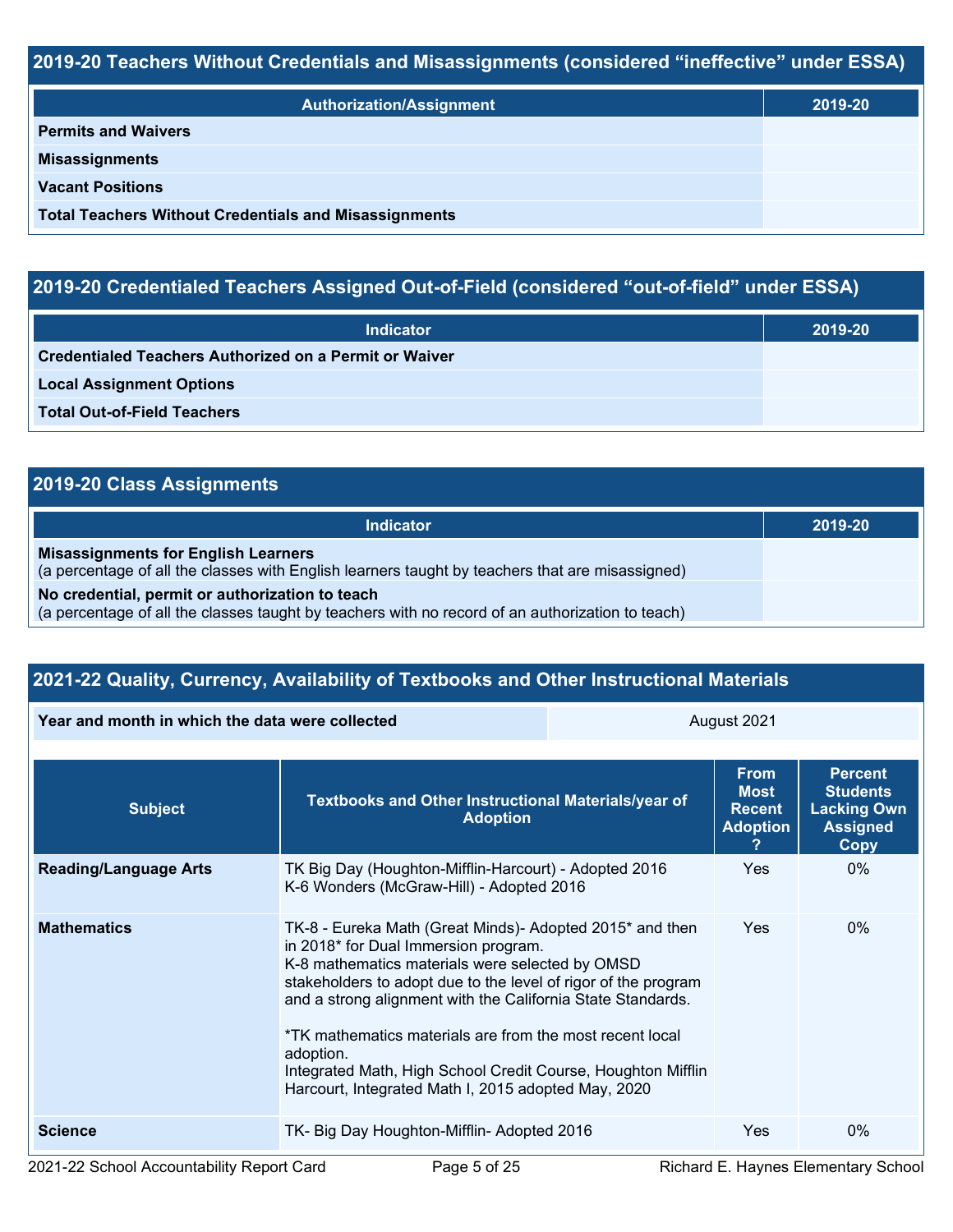|                                   | K-5 California Inspire Science (McGraw Hill) - Adopted 2019<br>6-8 California Inspire Science-Preferred Integrated (McGraw<br>Hill) - Adopted 2019                                                                                                                                                                                                                                                       |                |       |
|-----------------------------------|----------------------------------------------------------------------------------------------------------------------------------------------------------------------------------------------------------------------------------------------------------------------------------------------------------------------------------------------------------------------------------------------------------|----------------|-------|
| <b>History-Social Science</b>     | TK Big Day (Houghton-Mifflin-Harcourt) - Adopted 2016<br>K-5 California Vistas (Macmillan/McGraw-Hill) - Adopted<br>2006*<br>6-8 My World Interactive (Pearson) - Adopted 2018<br>*K-5 History/Social Science materials are not from the most<br>recent state adoption; however, the district has determined<br>through local review that the materials are still aligned to<br>current state standards. | Yes            | $0\%$ |
| <b>Foreign Language</b>           | *Spanish II S, High School Credit Course, Vista, Imagina, 4th<br>Edition, adopted May 2020 - *Not from the most recent state<br>adoption.<br>Spanish for Native Speakers, McDougal Littel, Tu Mundo,<br>2008, adopted July 2008<br>Beginning Spanish, Prentice Hall, Realidades, 2008, adopted<br><b>July 2008</b>                                                                                       | Yes            | $0\%$ |
| <b>Health</b>                     | K-8 Focus on You (Charles Merrill Publishing) - Adopted<br>1984                                                                                                                                                                                                                                                                                                                                          | N <sub>o</sub> | 0%    |
| <b>Visual and Performing Arts</b> | TK-6 Theatre Arts Connection (SRA/McGraw-Hill) - Adopted<br>2008<br>TK-6 Art Connection (SRA/McGraw-Hill) - Adopted 2008<br>TK-8 CA Spotlight on Music (McGraw-Hill) - Adopted 2008<br>6-8 Middle School Art Series (McGraw-Hill) - Adopted 2008                                                                                                                                                         | Yes            | 0%    |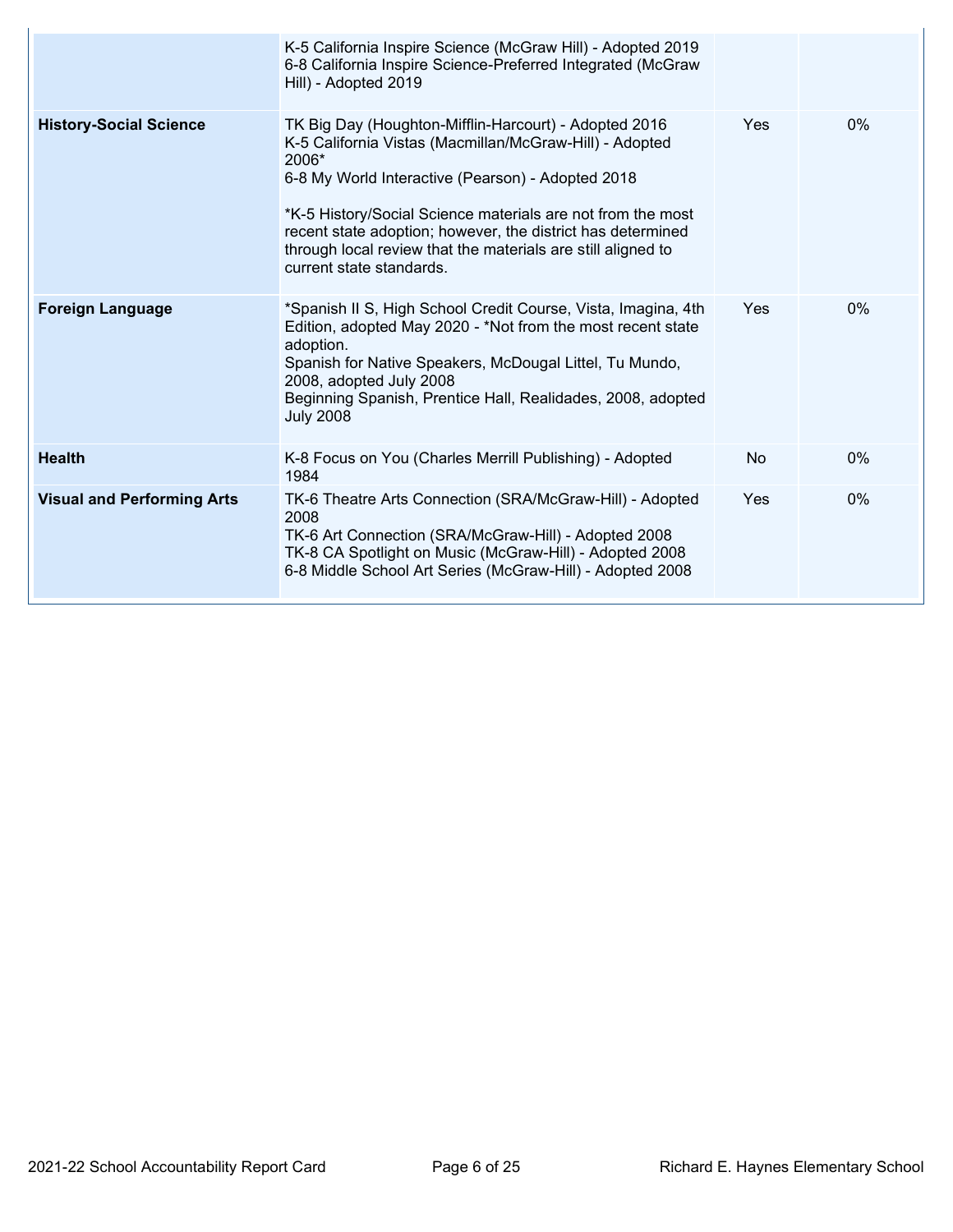#### **School Facility Conditions and Planned Improvements**

Richard E. Haynes Elementary School has adequate classroom, staff, and ancillary spaces. The school is comprised of two preexisting school sites: Cypress Elementary School (built in 1952) and Francis Orthopedically Handicapped School (built in 1960). The two schools were brought together as one campus and dedicated in 1993, as Richard E. Haynes Elementary School. Currently, Haynes serves students from preschool age to sixth grade. Haynes School has 34 classrooms, a library, computer lab, parent resource room, administration building, two county classrooms, a speech room, three support staff offices, and a multipurpose room (built in 2012, capacity 518). The playground contains three basketball courts, a ball wall, 4 tetherball games, two 4-square areas, and a field containing two backstop areas. Haynes School has two workroom areas that house copy machines, a duplicating machine, and a large paper cutter. there are no current or planned facility improvements.

To promote safety, Richard E. Haynes Elementary School is a closed campus; gates are closed during the school day and visitors must enter through the main office to sign in at front desk prior to entering school premises. Visitors must present their California ID badges and staff must present their district badge through our RAPTOR system. Signage has been placed at all gates directing visitors to check in at the office. All staff members have been provided with district ID badges. Richard E. Haynes Elementary School offers student supervision before school, during school and after school. Supervision in the mornings is done by administrative team, support team, and proctors. Recess duty supervision is offered by teachers, and proctors. Adult proctors supervise lunch and lunch recess. After school supervision is offered by administration team, support staff as well as teachers. Ontario-Montclair School District maintenance staff ensures that the repairs necessary to keep the school in good repair and working order are completed in a timely manner. A work order process is used to ensure efficient service and that emergency repairs are given the highest priority. The Ontario-Montclair School District takes great efforts to ensure that all schools are clean, safe, and functional. To assist in this effort, the Ontario-Montclair School District uses a facility survey instrument developed by the State of California OPSC. The results of this survey are available at the school office or Ontario-Montclair School District office. The LEA governing board has adopted cleaning standards for all schools in the Ontario-Montclair School District. A summary of these standards is available at the school office or at the Ontario-Montclair School District office. The principal works daily with the custodial staff to develop cleaning schedules to ensure a clean and safe school.

OMSD participates in the state's School Deferred Maintenance Program, which provides state matching funds in order to assist schools with the expenditures for major repairs and upgrades. Typically, this includes the following: roofing, plumbing, heating, air conditioning, electrical systems, interior or exterior painting, floor, and carpeting. Each year the district matches the required allotment set by the state in order to participate in the deferred maintenance program.

Three full-time custodians maintain a neat and clean learning environment within a very creative schedule arrangement to accommodate everyone's needs. Classrooms are cleaned on a daily basis, including vacuuming, emptying the trash, and other basic cleaning necessities. A yearly deep cleaning is done in all the classrooms during non-student days. The grounds crew for the district comes once a week to maintain the grounds, including mowing the lawns, trimming trees, and other maintenance cleaning tasks.

During the most recent Facility Conditions Evaluation conducted on August 31, 2021, by the County's William's Team, facilities and buildings, rooms, and grounds were found to be in "good repair." The Facility Inspection Tool was used throughout a walkthrough of our school.

**Year and month of the most recent FIT report** August 31, 2021

| <b>System Inspected</b>                                             | <b>Rate</b><br>Good | <b>Rate</b><br>Fair | <b>Rate</b><br><b>Poor</b> | <b>Repair Needed and Action Taken or Planned</b>                                                                                                                                      |
|---------------------------------------------------------------------|---------------------|---------------------|----------------------------|---------------------------------------------------------------------------------------------------------------------------------------------------------------------------------------|
| <b>Systems:</b><br>Gas Leaks, Mechanical/HVAC, Sewer                | X                   |                     |                            |                                                                                                                                                                                       |
| Interior:<br><b>Interior Surfaces</b>                               | X                   |                     |                            | Library: Ceiling tiles are damaged, loose, missing<br>or stained (work order #221739 remedied<br>9/3/21                                                                               |
| <b>Cleanliness:</b><br>Overall Cleanliness, Pest/Vermin Infestation | X                   |                     |                            | Main Office Area: Unsecured items are stored<br>too high and pose a safety<br>hazard (remedied 8/31/21)<br>Multi-purpose Room: Area improperly used for<br>storage (remedied 8/31/21) |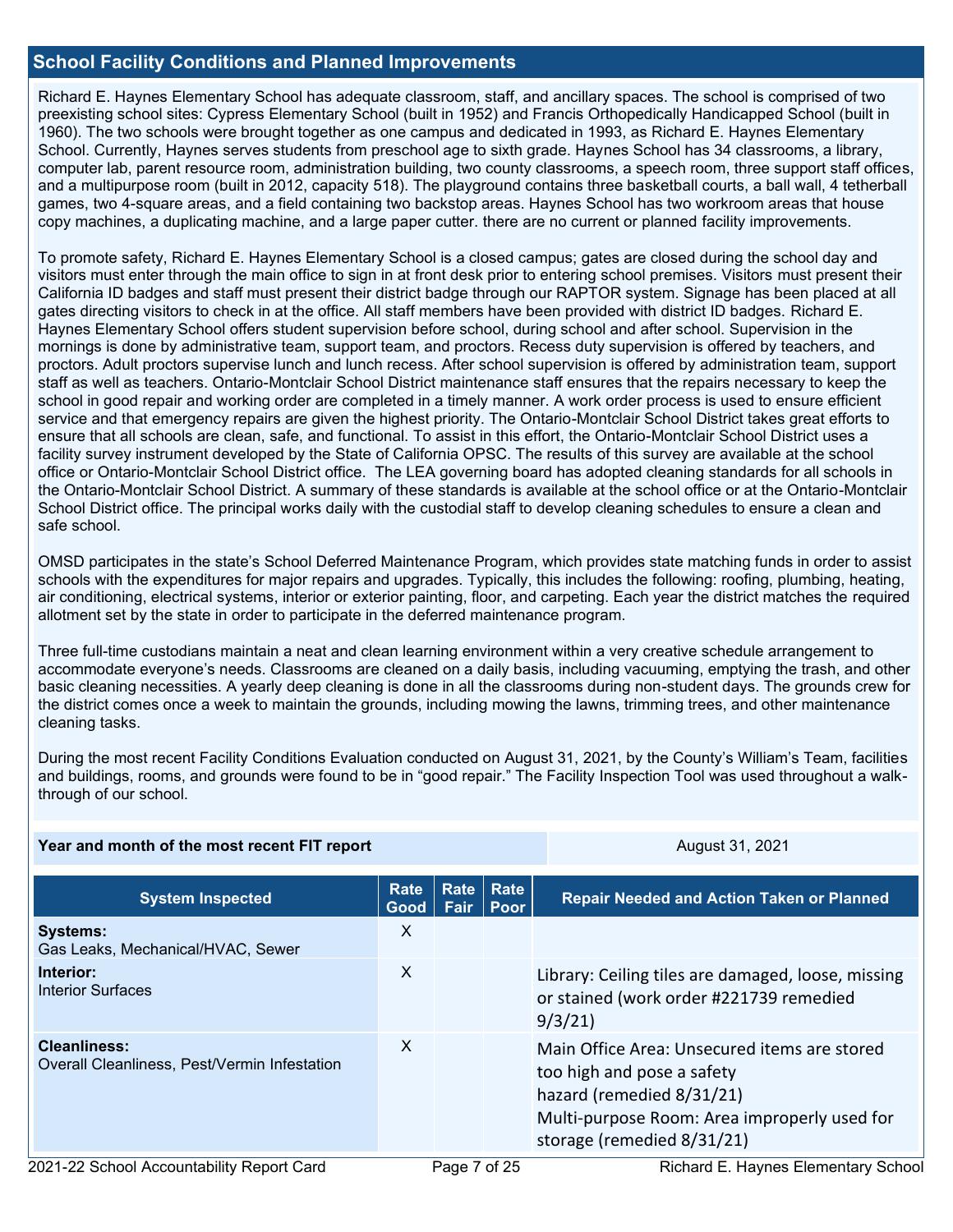| <b>Electrical</b>                                                             | X | Grounds: Exposed wires (no voltage or low<br>voltage; i.e. data/comm/phone lines) (work<br>order #221724 remedied 9/9/21)<br>Speech Room: Electrical outlet/junction box<br>covers or light switch covers are damaged<br>or missing (work order #221737 remedied<br>9/2/21<br>Grounds: Lighting fixtures or bulbs are not<br>functioning properly or missing (work order<br>#221742 remedied 9/20/21)<br>Main Office Area: Unsecured phone/data outlets<br>(remedied $8/31/21$ ) |
|-------------------------------------------------------------------------------|---|----------------------------------------------------------------------------------------------------------------------------------------------------------------------------------------------------------------------------------------------------------------------------------------------------------------------------------------------------------------------------------------------------------------------------------------------------------------------------------|
| <b>Restrooms/Fountains:</b><br>Restrooms, Sinks/ Fountains                    | X | Restrooms by Room 8 Girl's: Soap/sanitizer<br>dispensers empty (work order #221728 remedied<br>9/3/21<br>Main Office Area: Restrooms/showers<br>used as storage area<br>Grounds: Sink/fountain is not working properly<br>(work order #271727 remedied 9/3/21)<br>• Grounds: Water leak (work order<br>#221726 remedied 9/3/21)                                                                                                                                                  |
| Safety:<br>Fire Safety, Hazardous Materials                                   | X | Multi-purpose Room: Maintenance products not<br>stored properly (remedied 8/31/21)<br>• Grounds: Paint is peeling, chipping, or<br>cracking (work order #221714<br>remedied 12/2/21)<br>Grounds: Exterior paint is peeling,<br>$\bullet$<br>chipping or cracking (work order<br>#221743 in progress, 221733 - in<br>progress)                                                                                                                                                    |
| <b>Structural:</b><br>Structural Damage, Roofs                                | X | Grounds: Holes in walls (work order #221723<br>remedied 9/3/21)                                                                                                                                                                                                                                                                                                                                                                                                                  |
| <b>External:</b><br>Playground/School Grounds, Windows/<br>Doors/Gates/Fences | X | Grounds: Sprinklers/covers are missing, broken,<br>and/or damaged (work order<br>#221712 remedied 11/22/21)<br>• Grounds: Seating and/or tables are<br>broken, damaged or deteriorating<br>(work order<br>#221731 in progress, 221736 in progress, 221735<br>in progress)                                                                                                                                                                                                        |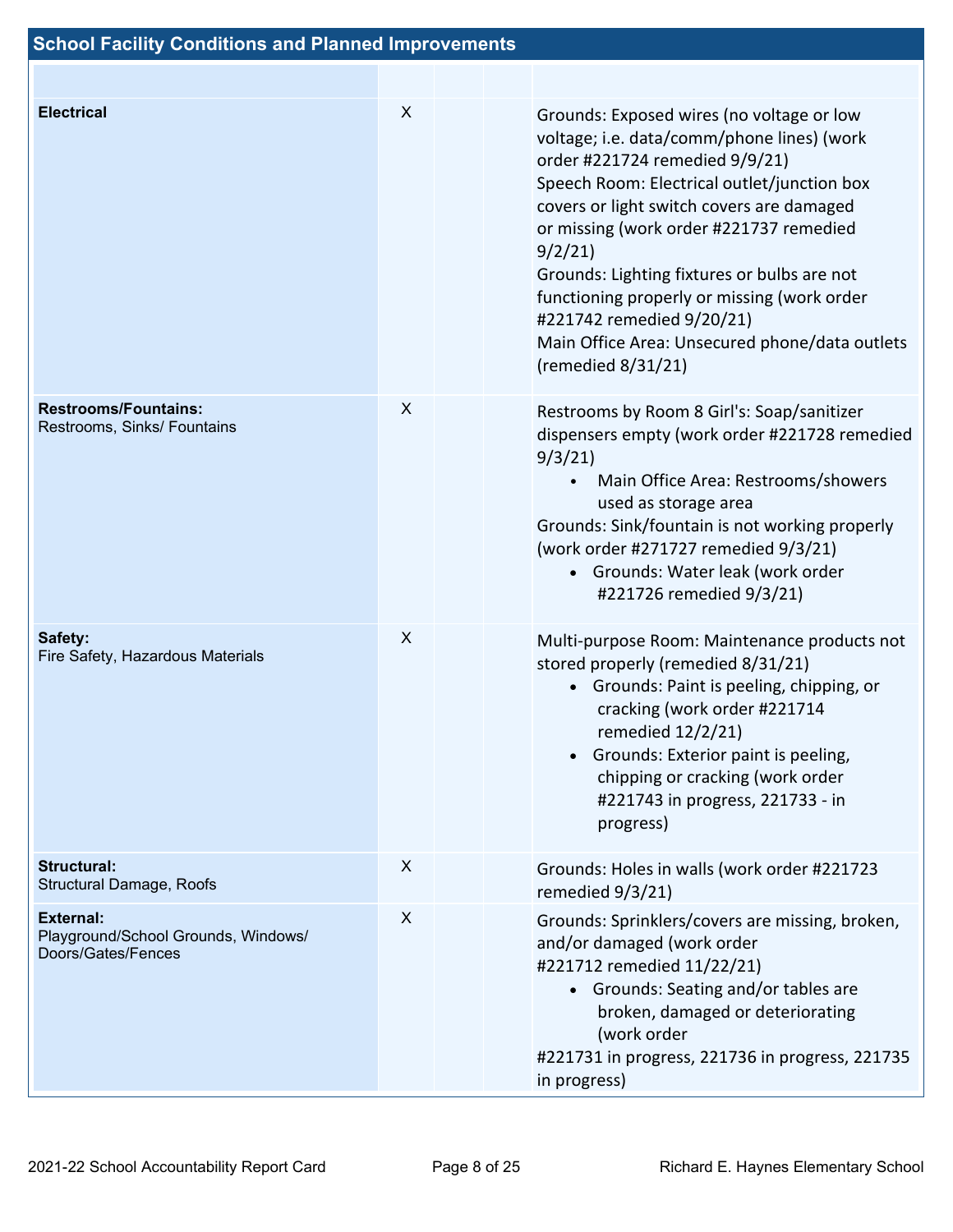| <b>School Facility Conditions and Planned Improvements</b> |                                                                                                                                                                                                                                                                                                                                                                                                                                                                                                                                                                                                                                                                                                                                                                                                                                                                                                                                                                                         |
|------------------------------------------------------------|-----------------------------------------------------------------------------------------------------------------------------------------------------------------------------------------------------------------------------------------------------------------------------------------------------------------------------------------------------------------------------------------------------------------------------------------------------------------------------------------------------------------------------------------------------------------------------------------------------------------------------------------------------------------------------------------------------------------------------------------------------------------------------------------------------------------------------------------------------------------------------------------------------------------------------------------------------------------------------------------|
|                                                            | • Grounds: Play/sports equipment is<br>broken, damaged or deteriorating<br>(work order<br>#221721 remedied 12/1/21)<br>• Grounds: Area that poses safety<br>hazard(s) to students unsecured (work<br>order #221720<br>& 221738 remedied 8/31/2021)<br>• Grounds: Low hanging or broken tree<br>branches pose a safety issue (work<br>order<br>#221729 remedied 10/29/21, 221744 remedied<br>10/8/21<br>• Grounds: Overgrown vegetation poses a<br>trip/safety hazard (work order #221713<br>remedied 10/28/21)<br>Library: Windows are missing (work order<br>#221740 remedied 8/31/21)<br>• Grounds: Sections of fence damaged or<br>missing (work order #221732 in<br>progress)<br>• Grounds: Fence has damaged or missing<br>posts/crossbars/top rail (work order<br>#221717 in progress)<br>Grounds: Gates are missing (remedied<br>$\bullet$<br>8/31/21<br>Grounds: Fencing contains protruding<br>$\bullet$<br>sharp points and/or edges (work order<br>#221719 remedied 9/16/21) |

| <b>Overall Facility Rate</b> |      |      |             |
|------------------------------|------|------|-------------|
| <b>Exemplary</b>             | Good | Fair | <b>Poor</b> |
|                              |      |      |             |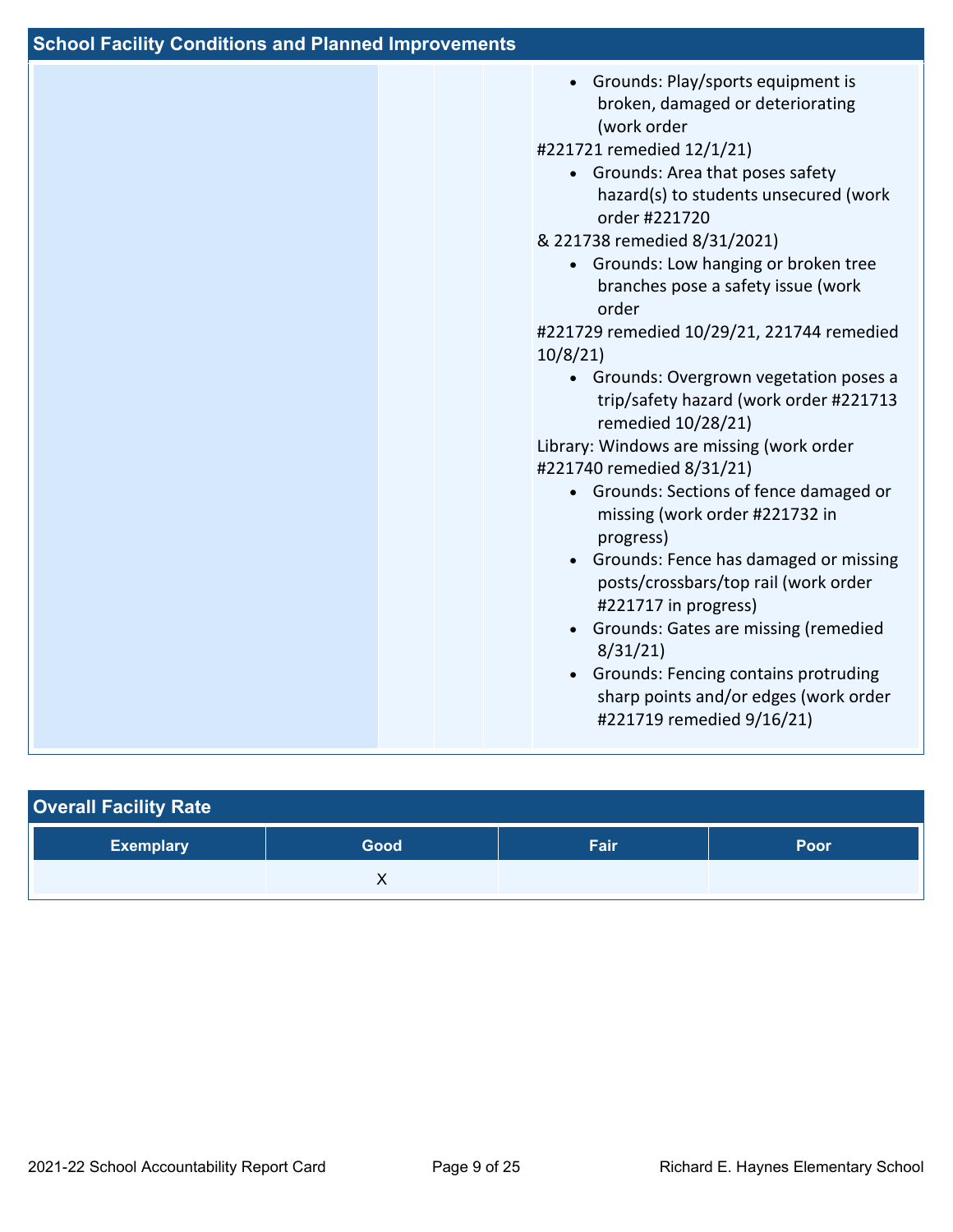# **B. Pupil Outcomes State Priority: Pupil Achievement**

The SARC provides the following information relevant to the State priority: Pupil Achievement (Priority 4):

#### **Statewide Assessments**

(i.e., California Assessment of Student Performance and Progress [CAASPP] System includes the Smarter Balanced Summative Assessments for students in the general education population and the California Alternate Assessments [CAAs] for English language arts/literacy [ELA] and mathematics given in grades three through eight and grade eleven. Only eligible students may participate in the administration of the CAAs. CAAs items are aligned with alternate achievement standards, which are linked with the Common Core State Standards [CCSS] for students with the most significant cognitive disabilities).

The CAASPP System encompasses the following assessments and student participation requirements:

- 1. **Smarter Balanced Summative Assessments and CAAs for ELA** in grades three through eight and grade eleven.
- 2. **Smarter Balanced Summative Assessments and CAAs for mathematics** in grades three through eight and grade eleven.
- 3. **California Science Test (CAST) and CAAs for Science** in grades five, eight, and once in high school (i.e., grade ten, eleven, or twelve).

#### **SARC Reporting in the 2020-2021 School Year Only**

Where the most viable option, LEAs were required to administer the statewide summative assessment in ELA and mathematics. Where a statewide summative assessment was not the most viable option for the LEA (or for one or more gradelevel[s] within the LEA) due to the pandemic, LEAs were allowed to report results from a different assessment that met the criteria established by the State Board of Education (SBE) on March 16, 2021. The assessments were required to be:

- Aligned with CA CCSS for ELA and mathematics;
- Available to students in grades 3 through 8, and grade 11; and
- Uniformly administered across a grade, grade span, school, or district to all eligible students.

#### **Options**

Note that the CAAs could only be administered in-person following health and safety requirements. If it was not viable for the LEA to administer the CAAs in person with health and safety guidelines in place, the LEA was directed to not administer the tests. There were no other assessment options available for the CAAs. Schools administered the Smarter Balanced Summative Assessments for ELA and mathematics, other assessments that meet the SBE criteria, or a combination of both, and they could only choose one of the following:

- Smarter Balanced ELA and mathematics summative assessments;
- Other assessments meeting the SBE criteria; or
- Combination of Smarter Balanced ELA and mathematics summative assessments and other assessments.

The percentage of students who have successfully completed courses that satisfy the requirements for entrance to the University of California and the California State University, or career technical education sequences or programs of study.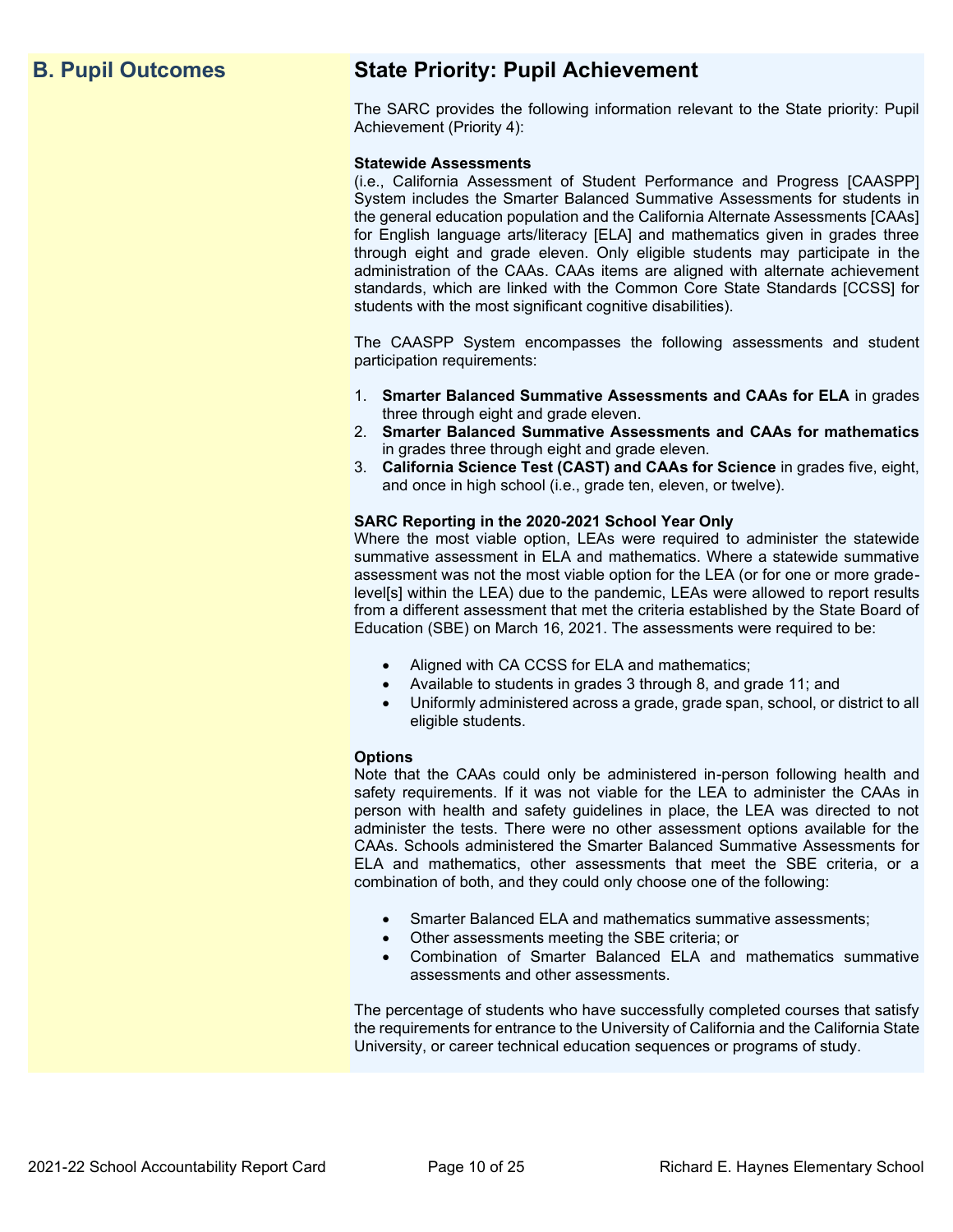### **Percentage of Students Meeting or Exceeding the State Standard on CAASPP**

This table displays CAASPP test results in ELA and mathematics for all students grades three through eight and grade eleven taking and completing a state-administered assessment.

The 2019-2020 data cells with N/A values indicate that the 2019-2020 data are not available due to the COVID-19 pandemic and resulting summative test suspension. The Executive Order N-30-20 was issued which waived the assessment, accountability, and reporting requirements for the 2019-2020 school year.

The 2020-2021 data cells have N/A values because these data are not comparable to other year data due to the COVID-19 pandemic during the 2020-2021 school year. Where the CAASPP assessments in ELA and/or mathematics is not the most viable option, the LEAs were allowed to administer local assessments. Therefore, the 2020-2021 data between school years for the school, district, state are not an accurate comparison. As such, it is inappropriate to compare results of the 2020-2021 school year to other school years.

| <b>Subject</b>                                                       | <b>School</b><br>2019-20 | <b>School</b><br>2020-21 | <b>District</b><br>2019-20 | <b>District</b><br>2020-21 | <b>State</b><br>2019-20 | <b>State</b><br>2020-21 |
|----------------------------------------------------------------------|--------------------------|--------------------------|----------------------------|----------------------------|-------------------------|-------------------------|
| <b>English Language Arts/Literacy</b><br>$\left($ grades 3-8 and 11) | N/A                      | N/A                      | N/A                        | N/A                        | N/A                     | N/A                     |
| <b>Mathematics</b><br>$(grades 3-8 and 11)$                          | N/A                      | N/A                      | N/A                        | N/A                        | N/A                     | N/A                     |

## **2020-21 CAASPP Test Results in ELA by Student Group**

This table displays CAASPP test results in ELA by student group for students grades three through eight and grade eleven taking and completing a state-administered assessment. The CDE will populate this table for schools in cases where the school administered the CAASPP assessment. In cases where the school administered a local assessment instead of CAASPP, the CDE will populate this table with "NT" values, meaning this school did not test students using the CAASPP. See the local assessment(s) table for more information.

| <b>CAASPP</b><br><b>Student Groups</b> | <b>CAASPP</b><br><b>Total</b><br><b>Enrollment</b> | <b>CAASPP</b><br><b>Number</b><br><b>Tested</b> | <b>CAASPP</b><br><b>Percent</b><br><b>Tested</b> | <b>CAASPP</b><br><b>Percent</b><br><b>Not Tested</b> | <b>CAASPP</b><br><b>Percent</b><br>Met or<br><b>Exceeded</b> |
|----------------------------------------|----------------------------------------------------|-------------------------------------------------|--------------------------------------------------|------------------------------------------------------|--------------------------------------------------------------|
| <b>All Students</b>                    | 442                                                | <b>NT</b>                                       | <b>NT</b>                                        | <b>NT</b>                                            | <b>NT</b>                                                    |
| <b>Female</b>                          | 218                                                | <b>NT</b>                                       | <b>NT</b>                                        | <b>NT</b>                                            | <b>NT</b>                                                    |
| <b>Male</b>                            | 224                                                | <b>NT</b>                                       | <b>NT</b>                                        | <b>NT</b>                                            | <b>NT</b>                                                    |
| American Indian or Alaska Native       | $\mathbf 0$                                        | $\mathbf 0$                                     | $\Omega$                                         | $\mathbf 0$                                          | $\mathbf 0$                                                  |
| <b>Asian</b>                           | 14                                                 | <b>NT</b>                                       | <b>NT</b>                                        | <b>NT</b>                                            | <b>NT</b>                                                    |
| <b>Black or African American</b>       | --                                                 | <b>NT</b>                                       | <b>NT</b>                                        | <b>NT</b>                                            | <b>NT</b>                                                    |
| <b>Filipino</b>                        | --                                                 | <b>NT</b>                                       | <b>NT</b>                                        | <b>NT</b>                                            | <b>NT</b>                                                    |
| <b>Hispanic or Latino</b>              | 403                                                | <b>NT</b>                                       | <b>NT</b>                                        | <b>NT</b>                                            | <b>NT</b>                                                    |
| Native Hawaiian or Pacific Islander    | --                                                 | <b>NT</b>                                       | <b>NT</b>                                        | <b>NT</b>                                            | <b>NT</b>                                                    |
| <b>Two or More Races</b>               | --                                                 | <b>NT</b>                                       | <b>NT</b>                                        | <b>NT</b>                                            | <b>NT</b>                                                    |
| <b>White</b>                           | 14                                                 | <b>NT</b>                                       | <b>NT</b>                                        | <b>NT</b>                                            | <b>NT</b>                                                    |
| <b>English Learners</b>                | 102                                                | <b>NT</b>                                       | <b>NT</b>                                        | <b>NT</b>                                            | <b>NT</b>                                                    |
| <b>Foster Youth</b>                    | --                                                 | <b>NT</b>                                       | <b>NT</b>                                        | <b>NT</b>                                            | <b>NT</b>                                                    |
| <b>Homeless</b>                        | 70                                                 | <b>NT</b>                                       | <b>NT</b>                                        | <b>NT</b>                                            | NT                                                           |
| <b>Military</b>                        | $\mathbf{0}$                                       | $\mathbf 0$                                     | $\Omega$                                         | $\Omega$                                             | $\Omega$                                                     |
| <b>Socioeconomically Disadvantaged</b> | 393                                                | <b>NT</b>                                       | <b>NT</b>                                        | <b>NT</b>                                            | <b>NT</b>                                                    |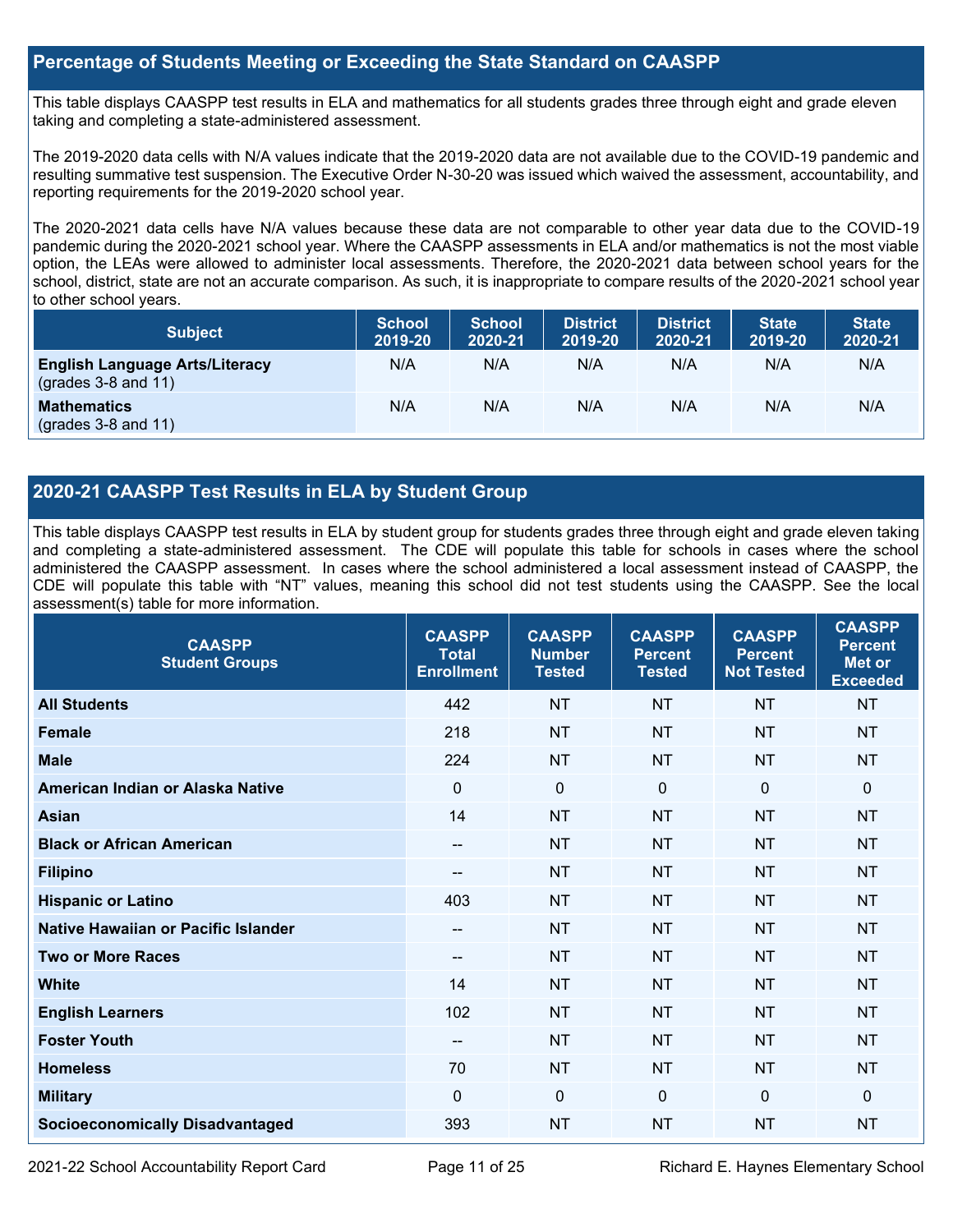| <b>Students Receiving Migrant Education Services</b> |    |  |   |
|------------------------------------------------------|----|--|---|
| <b>Students with Disabilities</b>                    | N1 |  | N |

# **2020-21 CAASPP Test Results in Math by Student Group**

This table displays CAASPP test results in Math by student group for students grades three through eight and grade eleven taking and completing a state-administered assessment. The CDE will populate this table for schools in cases where the school administered the CAASPP assessment. In cases where the school administered a local assessment instead of CAASPP, the CDE will populate this table with "NT" values, meaning this school did not test students using the CAASPP. See the local assessment(s) table for more information.

| <b>CAASPP</b><br><b>Student Groups</b>               | <b>CAASPP</b><br><b>Total</b><br><b>Enrollment</b> | <b>CAASPP</b><br><b>Number</b><br><b>Tested</b> | <b>CAASPP</b><br><b>Percent</b><br><b>Tested</b> | <b>CAASPP</b><br><b>Percent</b><br><b>Not Tested</b> | <b>CAASPP</b><br><b>Percent</b><br><b>Met or</b><br><b>Exceeded</b> |
|------------------------------------------------------|----------------------------------------------------|-------------------------------------------------|--------------------------------------------------|------------------------------------------------------|---------------------------------------------------------------------|
| <b>All Students</b>                                  | 442                                                | <b>NT</b>                                       | <b>NT</b>                                        | <b>NT</b>                                            | <b>NT</b>                                                           |
| <b>Female</b>                                        | 218                                                | <b>NT</b>                                       | <b>NT</b>                                        | <b>NT</b>                                            | <b>NT</b>                                                           |
| <b>Male</b>                                          | 224                                                | <b>NT</b>                                       | <b>NT</b>                                        | <b>NT</b>                                            | <b>NT</b>                                                           |
| American Indian or Alaska Native                     | $\mathbf 0$                                        | $\mathbf 0$                                     | $\mathbf 0$                                      | $\mathbf 0$                                          | $\mathbf 0$                                                         |
| <b>Asian</b>                                         | 14                                                 | <b>NT</b>                                       | <b>NT</b>                                        | <b>NT</b>                                            | <b>NT</b>                                                           |
| <b>Black or African American</b>                     | $\hspace{0.05cm}$ – $\hspace{0.05cm}$              | <b>NT</b>                                       | <b>NT</b>                                        | <b>NT</b>                                            | <b>NT</b>                                                           |
| <b>Filipino</b>                                      |                                                    | <b>NT</b>                                       | <b>NT</b>                                        | <b>NT</b>                                            | <b>NT</b>                                                           |
| <b>Hispanic or Latino</b>                            | 403                                                | <b>NT</b>                                       | <b>NT</b>                                        | <b>NT</b>                                            | <b>NT</b>                                                           |
| <b>Native Hawaiian or Pacific Islander</b>           | $-$                                                | <b>NT</b>                                       | <b>NT</b>                                        | <b>NT</b>                                            | <b>NT</b>                                                           |
| <b>Two or More Races</b>                             | --                                                 | <b>NT</b>                                       | <b>NT</b>                                        | <b>NT</b>                                            | <b>NT</b>                                                           |
| <b>White</b>                                         | 14                                                 | <b>NT</b>                                       | <b>NT</b>                                        | <b>NT</b>                                            | <b>NT</b>                                                           |
| <b>English Learners</b>                              | 102                                                | <b>NT</b>                                       | <b>NT</b>                                        | <b>NT</b>                                            | <b>NT</b>                                                           |
| <b>Foster Youth</b>                                  | $\hspace{0.05cm}$ – $\hspace{0.05cm}$              | <b>NT</b>                                       | <b>NT</b>                                        | <b>NT</b>                                            | <b>NT</b>                                                           |
| <b>Homeless</b>                                      | 70                                                 | <b>NT</b>                                       | <b>NT</b>                                        | <b>NT</b>                                            | <b>NT</b>                                                           |
| <b>Military</b>                                      | $\mathbf{0}$                                       | $\mathbf 0$                                     | $\mathbf 0$                                      | $\mathbf 0$                                          | $\mathbf 0$                                                         |
| <b>Socioeconomically Disadvantaged</b>               | 393                                                | <b>NT</b>                                       | <b>NT</b>                                        | <b>NT</b>                                            | <b>NT</b>                                                           |
| <b>Students Receiving Migrant Education Services</b> | $\mathbf 0$                                        | $\mathbf 0$                                     | $\mathbf 0$                                      | $\mathbf 0$                                          | $\mathbf 0$                                                         |
| <b>Students with Disabilities</b>                    | 58                                                 | <b>NT</b>                                       | <b>NT</b>                                        | <b>NT</b>                                            | <b>NT</b>                                                           |

# **2020-21 Local Assessment Test Results in ELA by Student Group**

This table displays Local Assessment test results in ELA by student group for students grades three through eight and grade eleven. LEAs/schools will populate this table for schools in cases where the school administered a local assessment. In cases where the school administered the CAASPP assessment, LEAs/schools will populate this table with "N/A" values in all cells, meaning this table is Not Applicable for this school.

| <b>IREADY</b><br><b>Student Groups</b> | <b>IREADY</b><br><b>Total</b><br><b>Enrollment</b> | <b><i>IREADY</i></b><br><b>Number</b><br>Tested | <b>IREADY</b><br><b>Percent</b><br><b>Tested</b> | <b>IREADY</b><br>Percent<br><b>Not Tested</b> | <b>IREADY</b><br><b>Percent</b><br>At or Above<br><b>Grade Level</b> |
|----------------------------------------|----------------------------------------------------|-------------------------------------------------|--------------------------------------------------|-----------------------------------------------|----------------------------------------------------------------------|
| <b>All Students</b>                    | 437                                                | 397                                             | 90.86%                                           | 9.15%                                         | 32.49%                                                               |
| Female                                 | 215                                                | 197                                             | 91.63%                                           | 8.37%                                         | 37.21%                                                               |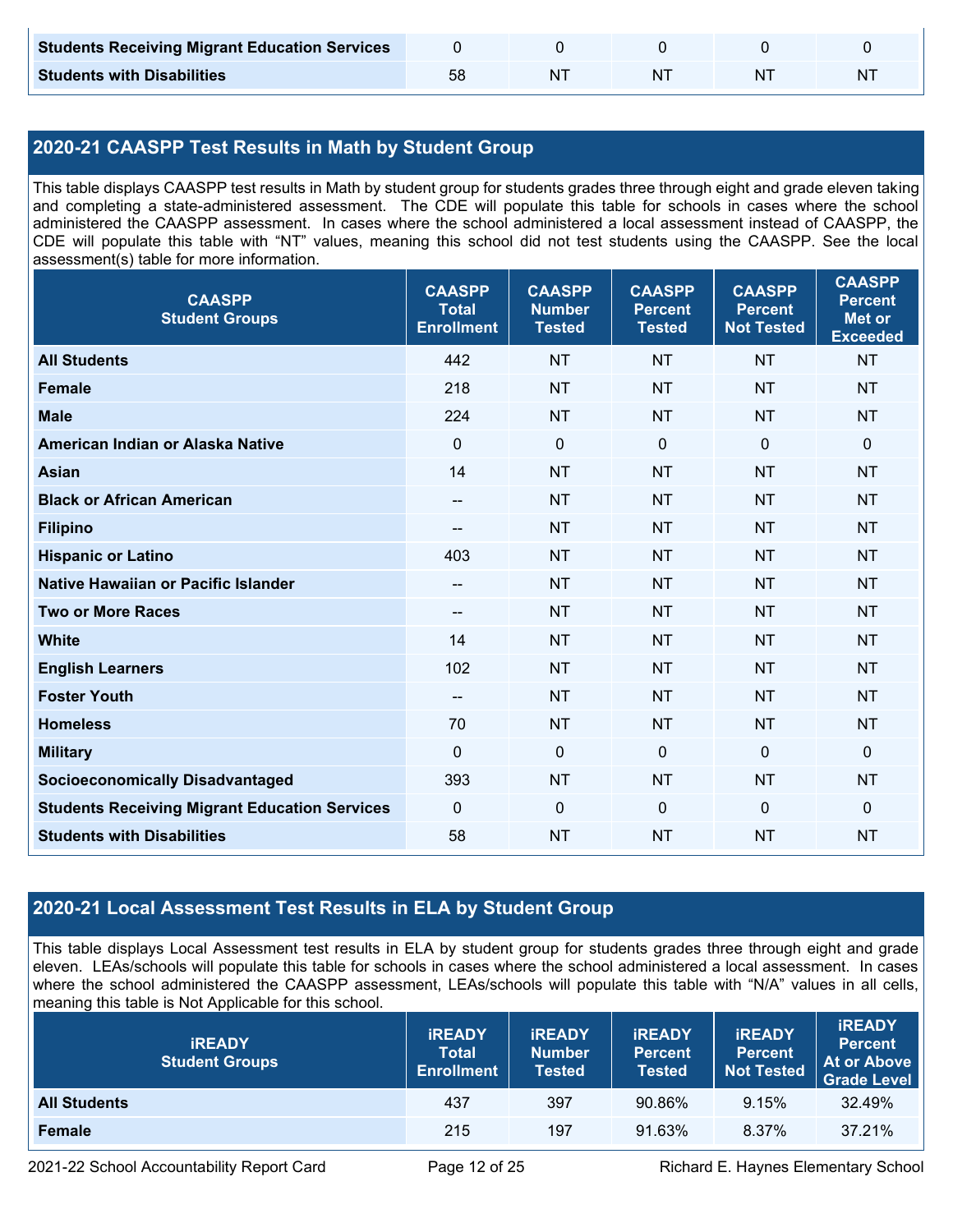| <b>Male</b>                                                                                | 222            | 200            | 90.09%       | 9.91%        | 27.93%   |
|--------------------------------------------------------------------------------------------|----------------|----------------|--------------|--------------|----------|
| American Indian or Alaska Native                                                           | 1              | 1              | 100.00%      | $0.00\%$     | 0.00%    |
| Asian                                                                                      | 14             | 14             | 100.00%      | $0.00\%$     | $0.00\%$ |
| <b>Black or African American</b>                                                           | 3              | 3              | 100.00%      | $0.00\%$     | 0.00%    |
| <b>Filipino</b>                                                                            | 6              | 5              | 83.33%       | 16.67        | 0.00%    |
| <b>Hispanic or Latino</b>                                                                  | 398            | 362            | 90.95%       | 9.05%        | 31.91%   |
| Native Hawaiian or Pacific Islander                                                        | 1              | 1              | 100.00%      | $0.00\%$     |          |
| <b>Two or More Races</b>                                                                   | 0              | 0              | 0            | 0            |          |
| <b>White</b>                                                                               | 14             | 11             | 78.57%       | 21.43%       | $0.00\%$ |
| <b>English Learners</b>                                                                    | 99             | 95             | 95.96%       | 4.04%        | $0.00\%$ |
| <b>Foster Youth</b>                                                                        | $\overline{2}$ | $\overline{2}$ | 100.00%      | $0.00\%$     |          |
| <b>Homeless</b>                                                                            | 35             | 29             | 82.86        | 1714.00%     | 31.43%   |
| <b>Military</b>                                                                            | $\Omega$       | 0              | $\mathbf{0}$ | $\mathbf{0}$ | N/A      |
| <b>Socioeconomically Disadvantaged</b>                                                     | 437            | 397            | 90.85%       | 9.15%        | 32.49%   |
| <b>Students Receiving Migrant Education Services</b>                                       | 0              | 0              | 0            | $\mathbf 0$  | N/A      |
| <b>Students with Disabilities</b>                                                          | 58             | 56             | 96.55%       | 3.45%        | 0.00%    |
| *At or above the grade-level standard in the context of the local assessment administered. |                |                |              |              |          |

# **2020-21 Local Assessment Test Results in Math by Student Group**

This table displays Local Assessment test results in Math by student group for students grades three through eight and grade eleven. LEAs/schools will populate this table for schools in cases where the school administered a local assessment. In cases where the school administered the CAASPP assessment, LEAs/schools will populate this table with "N/A" values in all cells, meaning this table is Not Applicable for this school.

| <b>IREADY</b><br><b>Student Groups</b> | <b>IREADY</b><br><b>Total</b><br><b>Enrollment</b> | <b>IREADY</b><br><b>Number</b><br><b>Tested</b> | <b>iREADY</b><br><b>Percent</b><br><b>Tested</b> | <b>IREADY</b><br><b>Percent</b><br><b>Not Tested</b> | <b>IREADY</b><br><b>Percent</b><br><b>At or Above</b><br><b>Grade Level</b> |
|----------------------------------------|----------------------------------------------------|-------------------------------------------------|--------------------------------------------------|------------------------------------------------------|-----------------------------------------------------------------------------|
| <b>All Students</b>                    | 437                                                | 393                                             | 89.94%                                           | 10.07%                                               | 37.14%                                                                      |
| <b>Female</b>                          | 215                                                | 194                                             | 90.23%                                           | 9.77%                                                | 20.47%                                                                      |
| <b>Male</b>                            | 222                                                | 199                                             | 89.64%                                           | 10.36%                                               | 16.67%                                                                      |
| American Indian or Alaska Native       | 1                                                  | 1                                               | 100%                                             | 0.00%                                                |                                                                             |
| Asian                                  | 14                                                 | 14                                              | 100.00%                                          | 0.00%                                                | 0.00%                                                                       |
| <b>Black or African American</b>       | 3                                                  | 3                                               | 100.00%                                          | 0.00%                                                | 0.00%                                                                       |
| <b>Filipino</b>                        | 6                                                  | 5                                               | 83.33%                                           | 16.67%                                               | $0.00\%$                                                                    |
| <b>Hispanic or Latino</b>              | 398                                                | 359                                             | 90.20%                                           | 9.80%                                                | 17.09%                                                                      |
| Native Hawaiian or Pacific Islander    | 1                                                  | $\mathbf{1}$                                    | 100.00%                                          | 0.00%                                                |                                                                             |
| <b>Two or More Races</b>               | $\Omega$                                           | $\mathbf 0$                                     | $\mathbf{0}$                                     | $\mathbf 0$                                          | $\Omega$                                                                    |
| <b>White</b>                           | 14                                                 | 10                                              | 71.43%                                           | 28.57%                                               | $0.00\%$                                                                    |
| <b>English Learners</b>                | 100                                                | 93                                              | 93.00%                                           | 7.00%                                                | 0.00%                                                                       |
| <b>Foster Youth</b>                    | $\overline{2}$                                     | $\overline{2}$                                  | 100%                                             | 0.00%                                                |                                                                             |
| <b>Homeless</b>                        | 35                                                 | 31                                              | 88.57%                                           | 11.43%                                               | 33.82%                                                                      |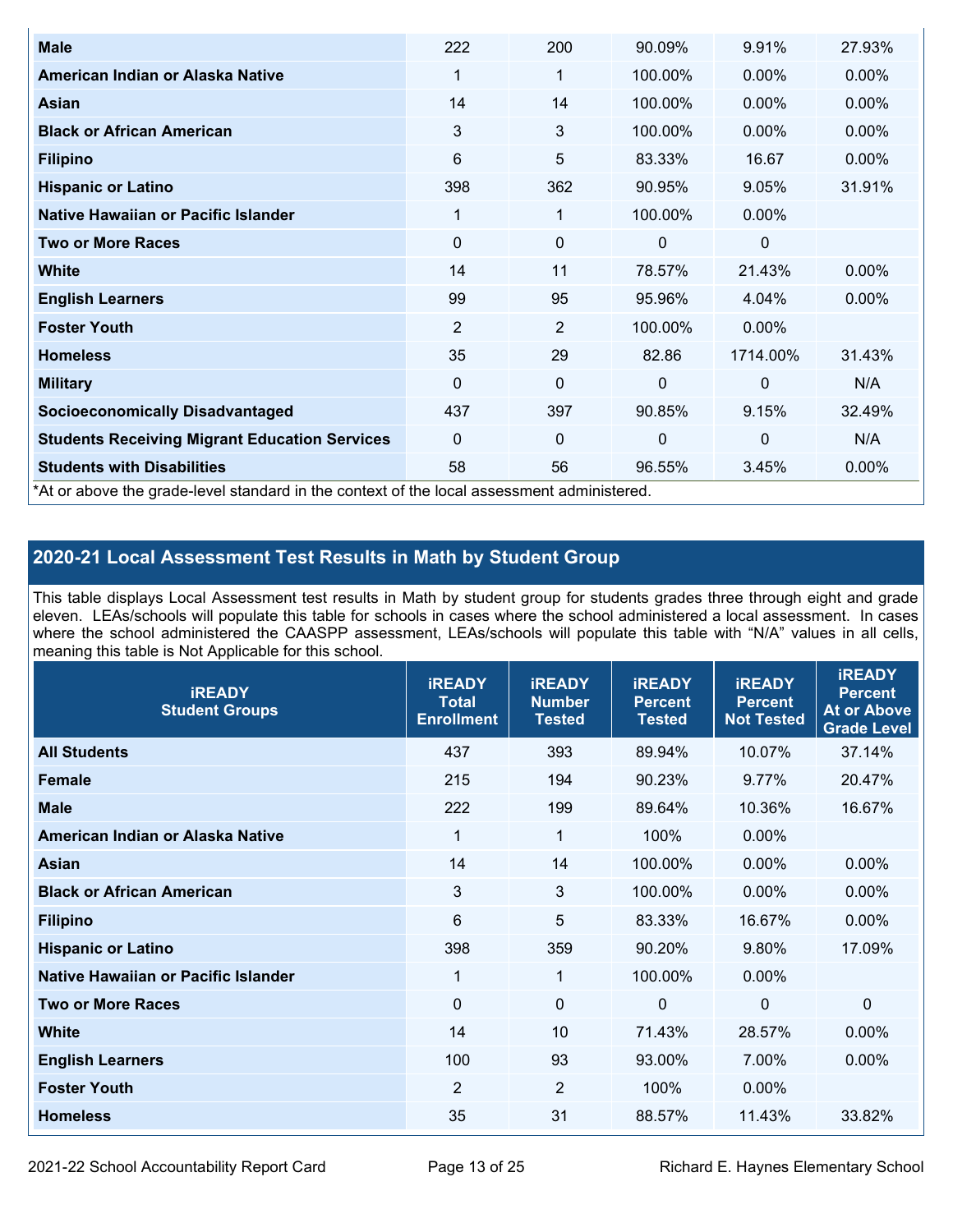| <b>Military</b>                                      |     |     |        |           | na       |
|------------------------------------------------------|-----|-----|--------|-----------|----------|
| <b>Socioeconomically Disadvantaged</b>               | 437 | 393 | 89.93% | $10.07\%$ | 18.54%   |
| <b>Students Receiving Migrant Education Services</b> |     |     |        |           | na       |
| <b>Students with Disabilities</b>                    | 58  | 54  | 93.10% | 6.90%     | $0.00\%$ |

\*At or above the grade-level standard in the context of the local assessment administered.

# **CAASPP Test Results in Science for All Students**

This table displays the percentage of all students grades five, eight, and High School meeting or exceeding the State Standard.

The 2019-2020 data cells with N/A values indicate that the 2019-2020 data are not available due to the COVID-19 pandemic and resulting summative testing suspension. The Executive Order N-30-20 was issued which waived the assessment, accountability, and reporting requirements for the 2019-2020 school year.

For any 2020-2021 data cells with N/T values indicate that this school did not test students using the CAASPP Science.

| <b>Subject</b>                                  | <b>School</b> | <b>School</b> | <b>District</b> | <b>District</b> | <b>State</b> | <b>State</b> |
|-------------------------------------------------|---------------|---------------|-----------------|-----------------|--------------|--------------|
|                                                 | 2019-20       | 2020-21       | 2019-20         | 2020-21         | 2019-20      | 2020-21      |
| <b>Science</b><br>(grades 5, 8 and high school) | N/A           | ΝT            | N/A             | N1              | N/A          | 28.72        |

# **2020-21 CAASPP Test Results in Science by Student Group**

This table displays CAASPP test results in Science by student group for students grades five, eight, and High School. For any data cells with N/T values indicate that this school did not test students using the CAASPP Science.

| <b>Student Group</b>                                 | <b>Total</b><br><b>Enrollment</b> | <b>Number</b><br><b>Tested</b> | <b>Percent</b><br><b>Tested</b> | <b>Percent</b><br><b>Not Tested</b> | <b>Percent</b><br><b>Met or</b><br><b>Exceeded</b> |
|------------------------------------------------------|-----------------------------------|--------------------------------|---------------------------------|-------------------------------------|----------------------------------------------------|
| <b>All Students</b>                                  | 110                               | <b>NT</b>                      | <b>NT</b>                       | <b>NT</b>                           | <b>NT</b>                                          |
| <b>Female</b>                                        | 55                                | <b>NT</b>                      | <b>NT</b>                       | <b>NT</b>                           | <b>NT</b>                                          |
| <b>Male</b>                                          | 55                                | <b>NT</b>                      | <b>NT</b>                       | <b>NT</b>                           | <b>NT</b>                                          |
| American Indian or Alaska Native                     | $\mathbf 0$                       | $\mathbf 0$                    | $\mathbf 0$                     | $\mathbf 0$                         | 0                                                  |
| <b>Asian</b>                                         | $\qquad \qquad -$                 | <b>NT</b>                      | <b>NT</b>                       | <b>NT</b>                           | <b>NT</b>                                          |
| <b>Black or African American</b>                     | $- -$                             | <b>NT</b>                      | <b>NT</b>                       | <b>NT</b>                           | <b>NT</b>                                          |
| <b>Filipino</b>                                      | $\qquad \qquad -$                 | NT                             | <b>NT</b>                       | <b>NT</b>                           | NT                                                 |
| <b>Hispanic or Latino</b>                            | 102                               | <b>NT</b>                      | <b>NT</b>                       | <b>NT</b>                           | <b>NT</b>                                          |
| <b>Native Hawaiian or Pacific Islander</b>           | $\mathbf 0$                       | $\mathbf 0$                    | $\mathbf 0$                     | $\mathbf{0}$                        | 0                                                  |
| <b>Two or More Races</b>                             | $\qquad \qquad -$                 | <b>NT</b>                      | <b>NT</b>                       | <b>NT</b>                           | <b>NT</b>                                          |
| <b>White</b>                                         | $\qquad \qquad -$                 | <b>NT</b>                      | <b>NT</b>                       | <b>NT</b>                           | <b>NT</b>                                          |
| <b>English Learners</b>                              | 22                                | <b>NT</b>                      | <b>NT</b>                       | <b>NT</b>                           | <b>NT</b>                                          |
| <b>Foster Youth</b>                                  | $\overline{\phantom{a}}$          | <b>NT</b>                      | <b>NT</b>                       | <b>NT</b>                           | <b>NT</b>                                          |
| <b>Homeless</b>                                      | 16                                | <b>NT</b>                      | <b>NT</b>                       | <b>NT</b>                           | NT                                                 |
| <b>Military</b>                                      | $\mathbf 0$                       | $\mathbf 0$                    | $\mathbf 0$                     | $\mathbf{0}$                        | $\mathbf{0}$                                       |
| <b>Socioeconomically Disadvantaged</b>               | 96                                | <b>NT</b>                      | <b>NT</b>                       | <b>NT</b>                           | <b>NT</b>                                          |
| <b>Students Receiving Migrant Education Services</b> | $\mathbf 0$                       | 0                              | $\mathbf{0}$                    | $\mathbf{0}$                        | 0                                                  |
| <b>Students with Disabilities</b>                    | 16                                | <b>NT</b>                      | <b>NT</b>                       | <b>NT</b>                           | <b>NT</b>                                          |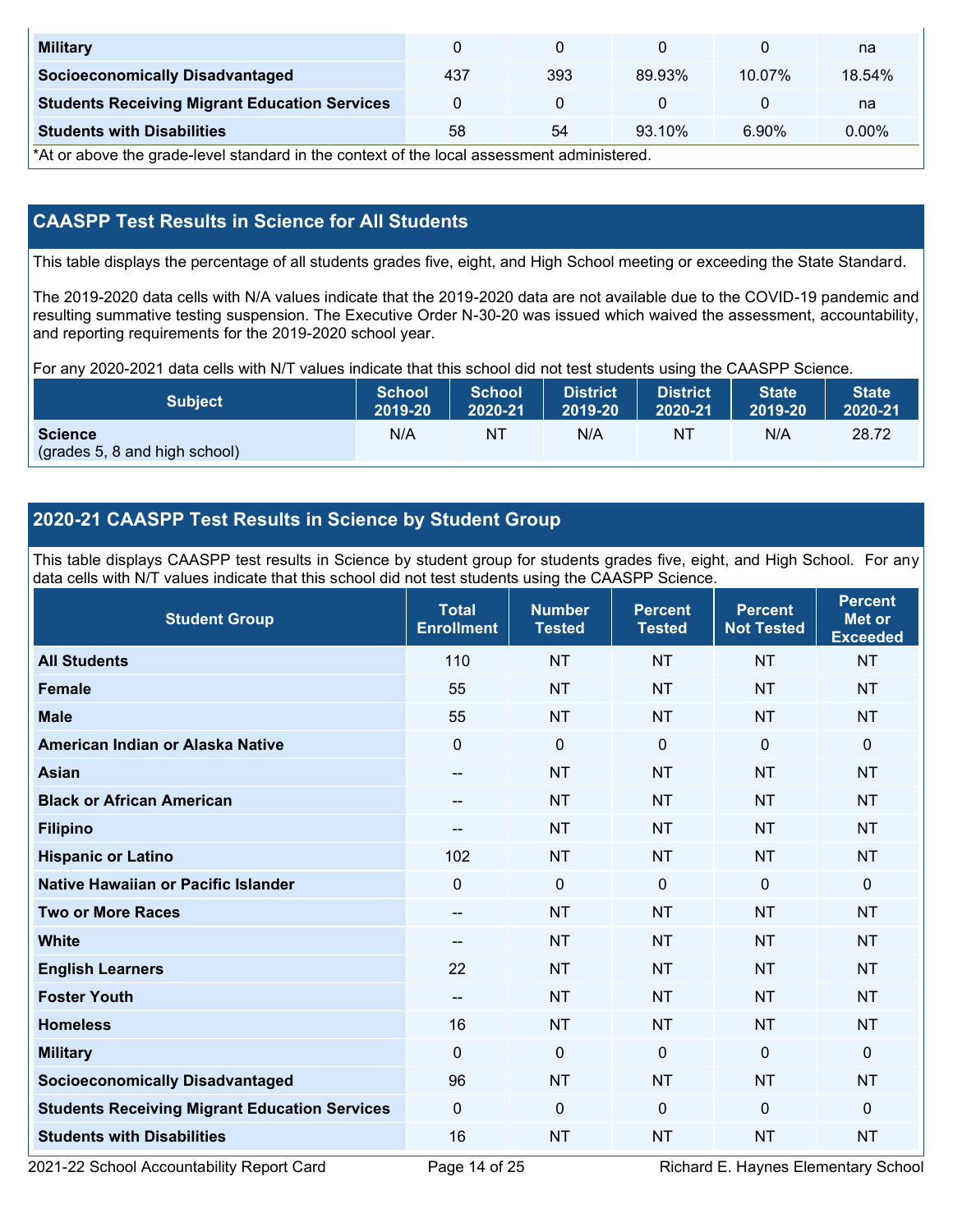# **B. Pupil Outcomes State Priority: Other Pupil Outcomes**

The SARC provides the following information relevant to the State priority: Other Pupil Outcomes (Priority 8): Pupil outcomes in the subject area of physical education.

### **2020-21 California Physical Fitness Test Results**

Due to the COVID-19 crisis, the Physical Fitness Test was suspended during the 2020-2021 school year and therefore no data are reported and each cell in this table is populated with "N/A."

| <b>Grade Level</b> | <b>Four of Six Fitness Standards</b> | Five of Six Fitness Standards   Six of Six Fitness Standards | <b>Percentage of Students Meeting   Percentage of Students Meeting   Percentage of Students Meeting  </b> |
|--------------------|--------------------------------------|--------------------------------------------------------------|-----------------------------------------------------------------------------------------------------------|
| Grade 5            | N/A                                  | N/A                                                          | N/A                                                                                                       |
| Grade 7            | N/A                                  | N/A                                                          | N/A                                                                                                       |
| Grade 9            | N/A                                  | N/A                                                          | N/A                                                                                                       |

# **C. Engagement State Priority: Parental Involvement**

The SARC provides the following information relevant to the State priority: Parental Involvement (Priority 3): Efforts the school district makes to seek parent input in making decisions regarding the school district and at each school site.

### **2021-22 Opportunities for Parental Involvement**

Parental Involvement is valued at Haynes. Haynes School hosts Coffee with the principal forums where parents are invited to meet with staff informally to discuss issues important to them and their children. We also have a School Site Council (SSC) which meets four to six times a year to participate in the planning and approval of the School Plan. SSC also provides input into budgetary decisions made at the school. This year we will continue to provide our School Site Council with training on how to work most effectively within their individual elected roles, as well as building the capacity of the whole SSC team. There is now a School Planning Team that is assisting in writing the School Plan by providing input, sharing ideas, and writing sections of the School Plan. Tracy Taylor (teacher) is Haynes' SSC facilitator. Mrs. Cristina Raskovic (Principal) serves as School Site Council Coordinator and can be reached at Haynes School (909) 984-1759.

Regular school-to-home communication is provided in both English and Spanish. Information about current events and school activities can be found on the Haynes Elementary School website, flyers and social media accounts (Class DoJo). At Haynes, we ensure that important news and announcements are made to parents utilizing the school's automated telephone system, texts messages via Blackboard Connect and social media as previously mentioned. Parents who want more information, or wish to participate, may contact Mrs. Raskovic, Mrs. Allen or Mrs. Silva at (909) 984-1759. There is a job for everyone who wants to get involved.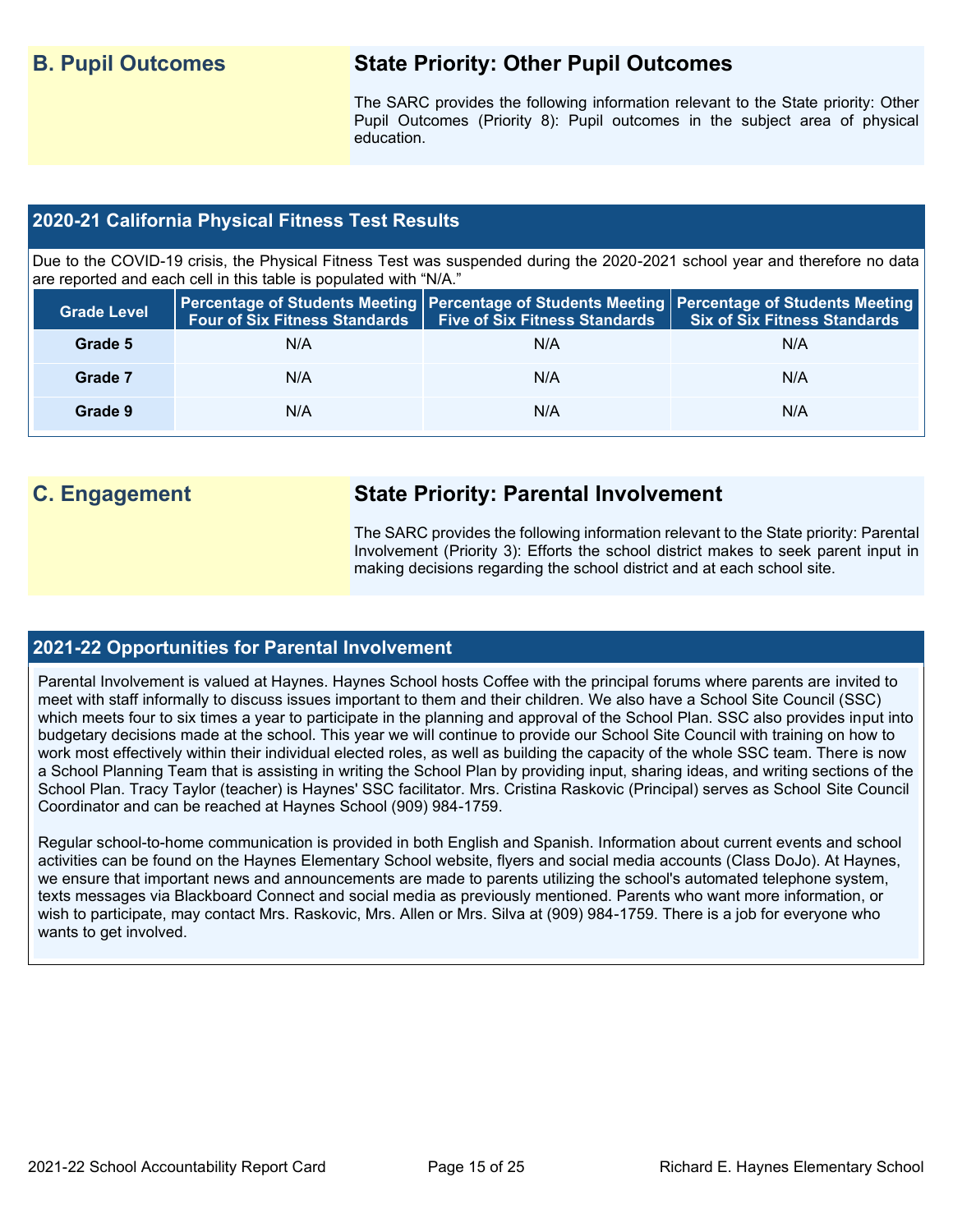# **2020-21 Chronic Absenteeism by Student Group**

| <b>Student Group</b>                                 | <b>Cumulative</b><br><b>Enrollment</b> | <b>Chronic</b><br><b>Absenteeism</b><br><b>Eligible Enrollment</b> | <b>Chronic</b><br><b>Absenteeism</b><br><b>Count</b> | <b>Chronic</b><br><b>Absenteeism</b><br><b>Rate</b> |
|------------------------------------------------------|----------------------------------------|--------------------------------------------------------------------|------------------------------------------------------|-----------------------------------------------------|
| <b>All Students</b>                                  | 768                                    | 757                                                                | 85                                                   | 11.2                                                |
| <b>Female</b>                                        | 362                                    | 360                                                                | 44                                                   | 12.2                                                |
| <b>Male</b>                                          | 406                                    | 397                                                                | 41                                                   | 10.3                                                |
| American Indian or Alaska Native                     | 3                                      | 2                                                                  | 1                                                    | 50.0                                                |
| <b>Asian</b>                                         | 25                                     | 25                                                                 | 1                                                    | 4.0                                                 |
| <b>Black or African American</b>                     | 9                                      | 9                                                                  | 3                                                    | 33.3                                                |
| <b>Filipino</b>                                      | 8                                      | 8                                                                  | $\mathbf{0}$                                         | 0.0                                                 |
| <b>Hispanic or Latino</b>                            | 689                                    | 680                                                                | 73                                                   | 10.7                                                |
| Native Hawaiian or Pacific Islander                  | 1                                      | 1                                                                  | $\mathbf 0$                                          | 0.0                                                 |
| <b>Two or More Races</b>                             | 6                                      | 6                                                                  | 1                                                    | 16.7                                                |
| <b>White</b>                                         | 27                                     | 26                                                                 | 6                                                    | 23.1                                                |
| <b>English Learners</b>                              | 217                                    | 216                                                                | 18                                                   | 8.3                                                 |
| <b>Foster Youth</b>                                  | 9                                      | $\overline{7}$                                                     | 1                                                    | 14.3                                                |
| <b>Homeless</b>                                      | 69                                     | 69                                                                 | 8                                                    | 11.6                                                |
| <b>Socioeconomically Disadvantaged</b>               | 693                                    | 684                                                                | 81                                                   | 11.8                                                |
| <b>Students Receiving Migrant Education Services</b> | $\mathbf{0}$                           | $\Omega$                                                           | $\Omega$                                             | 0.0                                                 |
| <b>Students with Disabilities</b>                    | 88                                     | 87                                                                 | 11                                                   | 12.6                                                |

# **C. Engagement State Priority: School Climate**

The SARC provides the following information relevant to the State priority: School Climate (Priority 6):

- Pupil suspension rates;
- Pupil expulsion rates; and
- Other local measures on the sense of safety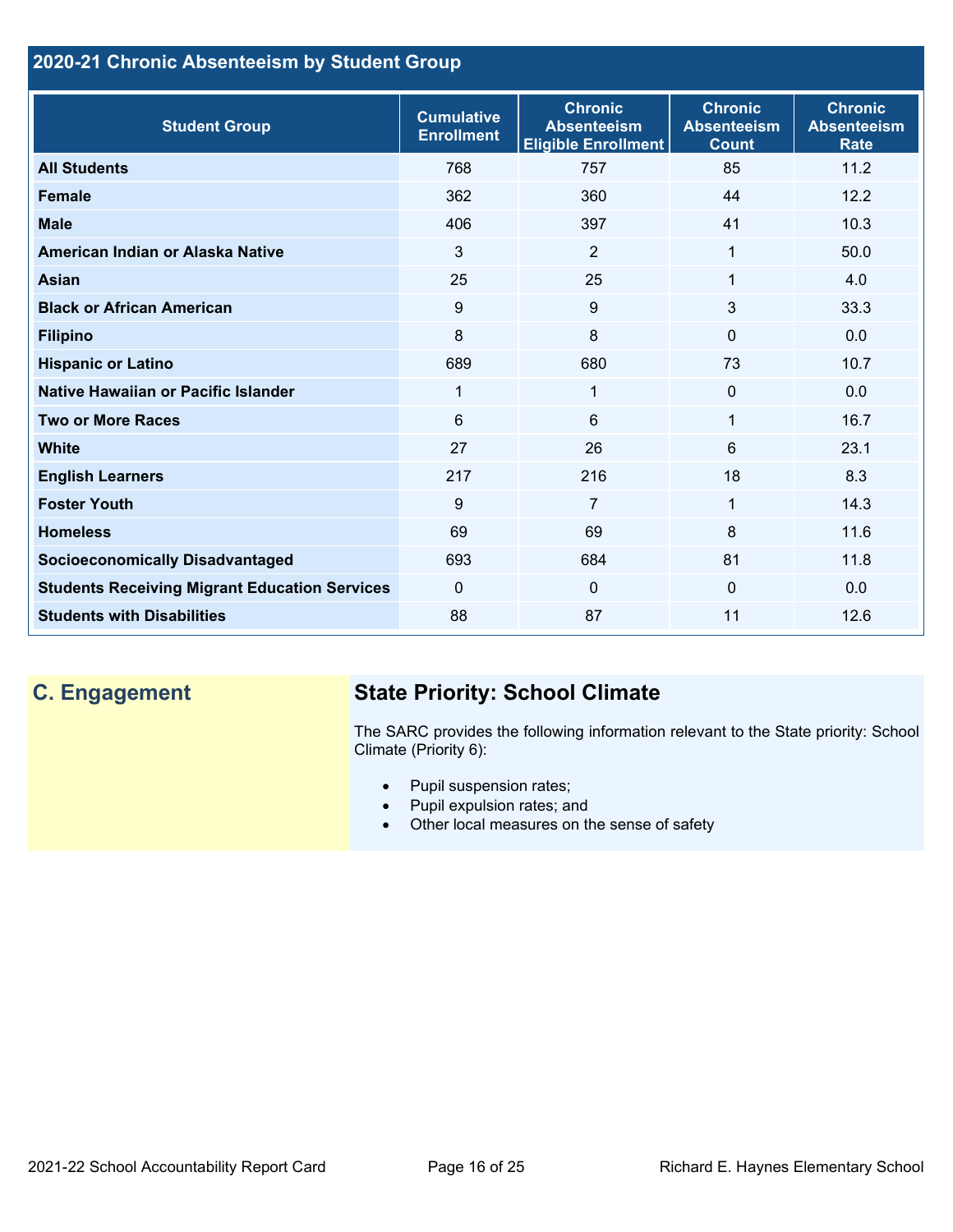#### **Suspensions and Expulsions**

This table displays suspensions and expulsions data collected between July through June, each full school year respectively. Data collected during the 2020-21 school year may not be comparable to earlier years of this collection due to differences in learning mode instruction in response to the COVID-19 pandemic.

| <b>Subject</b>     | <b>School</b><br>2018-19 | <b>School</b><br>2020-21 | <b>District</b><br>2018-19 | <b>District</b><br>2020-21 | <b>State</b><br>2018-19 | <b>State</b><br>2020-21 |
|--------------------|--------------------------|--------------------------|----------------------------|----------------------------|-------------------------|-------------------------|
| <b>Suspensions</b> | 2.56                     | 0.00                     | 2.98                       | 0.03                       | 3.47                    | 0.20                    |
| <b>Expulsions</b>  | 0.00                     | 0.00                     | 0.00                       | 0.00                       | 0.08                    | 0.00                    |

This table displays suspensions and expulsions data collected between July through February, partial school year due to the COVID-19 pandemic. The 2019-2020 suspensions and expulsions rate data are not comparable to other year data because the 2019-2020 school year is a partial school year due to the COVID-19 crisis. As such, it would be inappropriate to make any comparisons in rates of suspensions and expulsions in the 2019-2020 school year compared to other school years.

| <b>Subject</b>     | <b>School</b><br>2019-20 | <b>District</b><br>2019-20 | <b>State</b><br>2019-20 |
|--------------------|--------------------------|----------------------------|-------------------------|
| <b>Suspensions</b> | 0.00                     | 1.64                       | 2.45                    |
| <b>Expulsions</b>  | 0.00                     | 0.00                       | 0.05                    |

## **2020-21 Suspensions and Expulsions by Student Group**

| <b>Student Group</b>                                 | <b>Suspensions Rate</b> | <b>Expulsions Rate</b> |
|------------------------------------------------------|-------------------------|------------------------|
| <b>All Students</b>                                  | 0.00                    | 0.00                   |
| <b>Female</b>                                        | 0.00                    | 0.00                   |
| <b>Male</b>                                          | 0.00                    | 0.00                   |
| American Indian or Alaska Native                     | 0.00                    | 0.00                   |
| <b>Asian</b>                                         | 0.00                    | 0.00                   |
| <b>Black or African American</b>                     | 0.00                    | 0.00                   |
| <b>Filipino</b>                                      | 0.00                    | 0.00                   |
| <b>Hispanic or Latino</b>                            | 0.00                    | 0.00                   |
| Native Hawaiian or Pacific Islander                  | 0.00                    | 0.00                   |
| <b>Two or More Races</b>                             | 0.00                    | 0.00                   |
| <b>White</b>                                         | 0.00                    | 0.00                   |
| <b>English Learners</b>                              | 0.00                    | 0.00                   |
| <b>Foster Youth</b>                                  | 0.00                    | 0.00                   |
| <b>Homeless</b>                                      | 0.00                    | 0.00                   |
| <b>Socioeconomically Disadvantaged</b>               | 0.00                    | 0.00                   |
| <b>Students Receiving Migrant Education Services</b> | 0.00                    | 0.00                   |
| <b>Students with Disabilities</b>                    | 0.00                    | 0.00                   |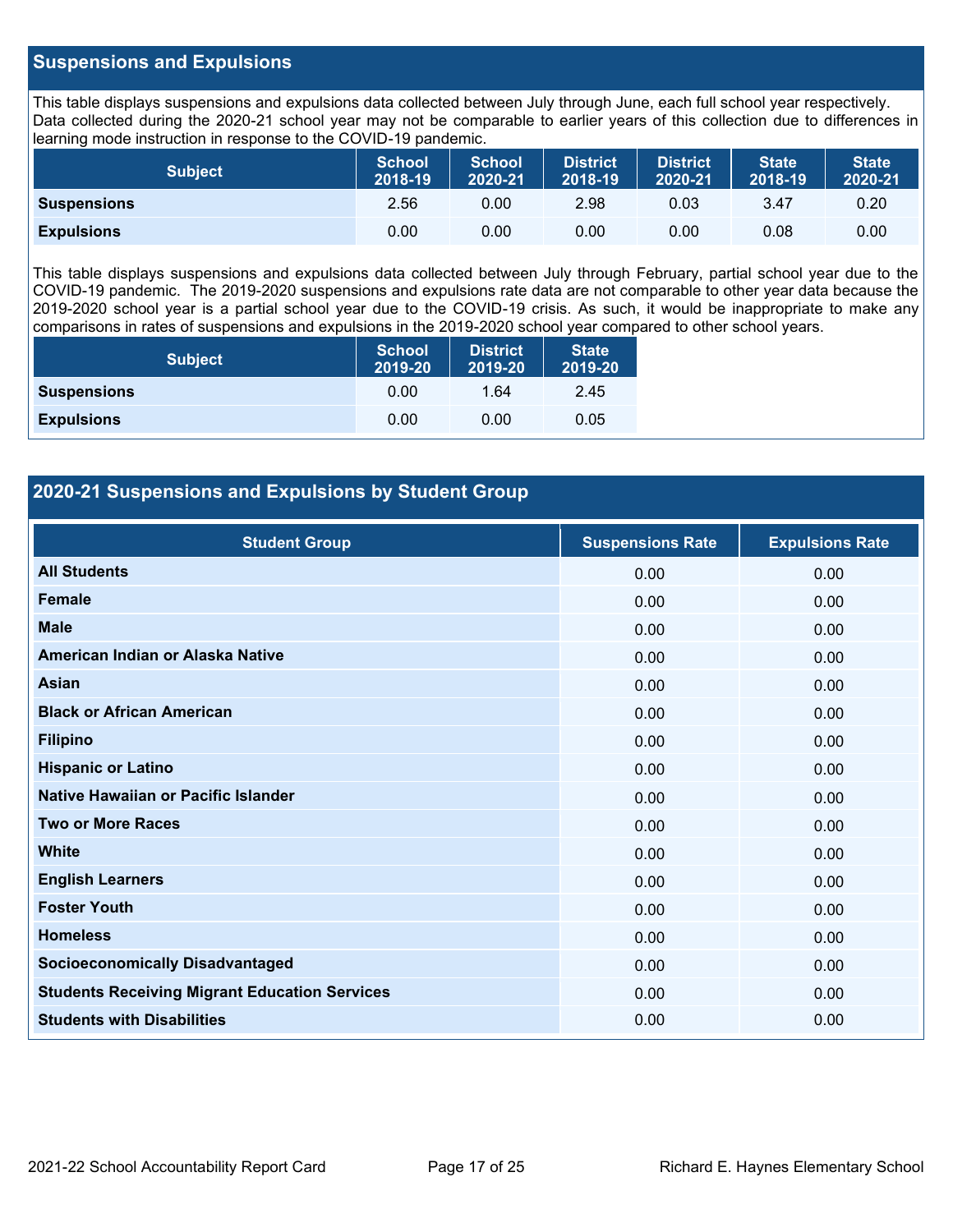#### **2021-22 School Safety Plan**

The Haynes School safety plan was updated in August 2021. The staff reviewed the school plan for student safety and discipline in August 2021. Continued adjustments to the plan are addressed on-going throughout the school year with the safety team and School Site Council. Haynes School consistently follows a progressive discipline policy aligned with PBIS that outlines expectations for working, learning, and behaving at Haynes School. All students and families are provided with school rules for dress and conduct, as well as expectations for student behavior. All students and parents are provided with a written copy of the Student/Parent handbook (English and/or Spanish) and individual calendar agendas (grade 3-6) that support regular daily communication between home and school. Haynes implements regular Fire, Duck/Cover, and Lockdown Drills which are conducted monthly within the entire school when we are on campus. Classroom emergency backpacks have been cleaned, restocked with safety supplies, and redistributed to every classroom. Safety Talks with topics provided by OMSD Risk Management Department occur monthly at staff meetings and in the school newsletter. The school addresses site-specific concerns such as student injuries, blood borne disease guidelines, MRSA informational presentations, and tips to stay healthy. The plan was reviewed with the staff and updated again in May 2021 and will be refined throughout the year as needed.

# **D. Other SARC Information Information Required in the SARC**

The information in this section is required to be in the SARC but is not included in the state priorities for LCFF.

#### **2018-19 Elementary Average Class Size and Class Size Distribution**

This table displays the 2018-19 average class size and class size distribution. The columns titled "Number of Classes" indicates how many classes fall into each size category (a range of total students per class). The "Other" category is for multigrade level classes.

| <b>Grade Level</b> | <b>Average</b><br><b>Class Size</b> | <b>1-20 Students</b> | Number of Classes with $\mid$ Number of Classes with $\mid$ Number of Classes with<br>21-32 Students | 33+ Students |
|--------------------|-------------------------------------|----------------------|------------------------------------------------------------------------------------------------------|--------------|
| Κ                  | 24                                  |                      | 5                                                                                                    |              |
|                    | 26                                  |                      |                                                                                                      |              |
|                    | 25                                  |                      |                                                                                                      |              |
|                    | 20                                  |                      | 5                                                                                                    |              |
|                    | 30                                  |                      |                                                                                                      |              |
|                    | 31                                  |                      | 4                                                                                                    |              |
|                    | 28                                  |                      |                                                                                                      |              |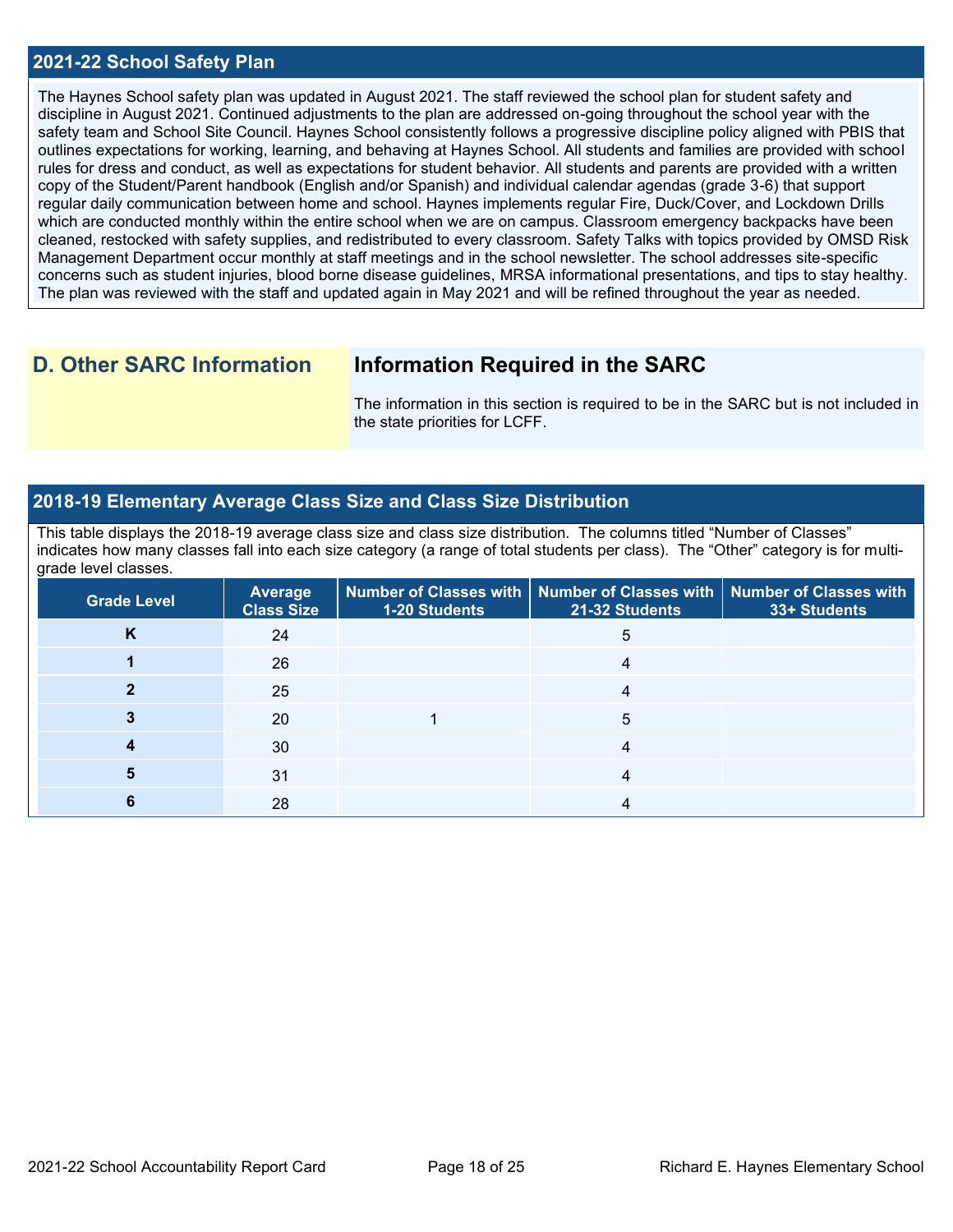#### **2019-20 Elementary Average Class Size and Class Size Distribution**

This table displays the 2019-20 average class size and class size distribution. The columns titled "Number of Classes" indicates how many classes fall into each size category (a range of total students per class). The "Other" category is for multi-grade level classes.

| <b>Grade Level</b> | <b>Average</b><br><b>Class Size</b> | 1-20 Students | Number of Classes with   Number of Classes with   Number of Classes with<br>21-32 Students | 33+ Students |
|--------------------|-------------------------------------|---------------|--------------------------------------------------------------------------------------------|--------------|
| K                  | 14                                  | 9             |                                                                                            |              |
|                    | 25                                  |               | 4                                                                                          |              |
|                    | 26                                  |               | 4                                                                                          |              |
| 3                  | 26                                  |               | 4                                                                                          |              |
| 4                  | 29                                  |               | 4                                                                                          |              |
| 5                  | 30                                  |               | 4                                                                                          |              |
| 6                  | 24                                  |               | 4                                                                                          |              |
| <b>Other</b>       | 12                                  |               |                                                                                            |              |

#### **2020-21 Elementary Average Class Size and Class Size Distribution**

This table displays the 2020-21 average class size and class size distribution. The columns titled "Number of Classes" indicates how many classes fall into each size category (a range of total students per class). The "Other" category is for multi-grade level classes.

| <b>Grade Level</b> | <b>Average</b><br><b>Class Size</b> | 1-20 Students | Number of Classes with   Number of Classes with   Number of Classes with<br>21-32 Students | 33+ Students |
|--------------------|-------------------------------------|---------------|--------------------------------------------------------------------------------------------|--------------|
| K                  | 19                                  |               | 4                                                                                          |              |
|                    | 27                                  |               | 4                                                                                          |              |
| 2                  | 25                                  |               | 4                                                                                          |              |
|                    | 26                                  |               | 4                                                                                          |              |
|                    | 27                                  |               | 4                                                                                          |              |
| 5                  | 28                                  |               | 4                                                                                          |              |
| 6                  | 29                                  |               | 4                                                                                          |              |
| <b>Other</b>       | 8                                   |               |                                                                                            |              |

#### **2020-21 Ratio of Pupils to Academic Counselor**

This table displays the ratio of pupils to Academic Counselor. One full time equivalent (FTE) equals one staff member working full time; one FTE could also represent two staff members who each work 50 percent of full time.

| <b>Title</b>                        | <b>Ratio</b> |
|-------------------------------------|--------------|
| <b>Pupils to Academic Counselor</b> | 747          |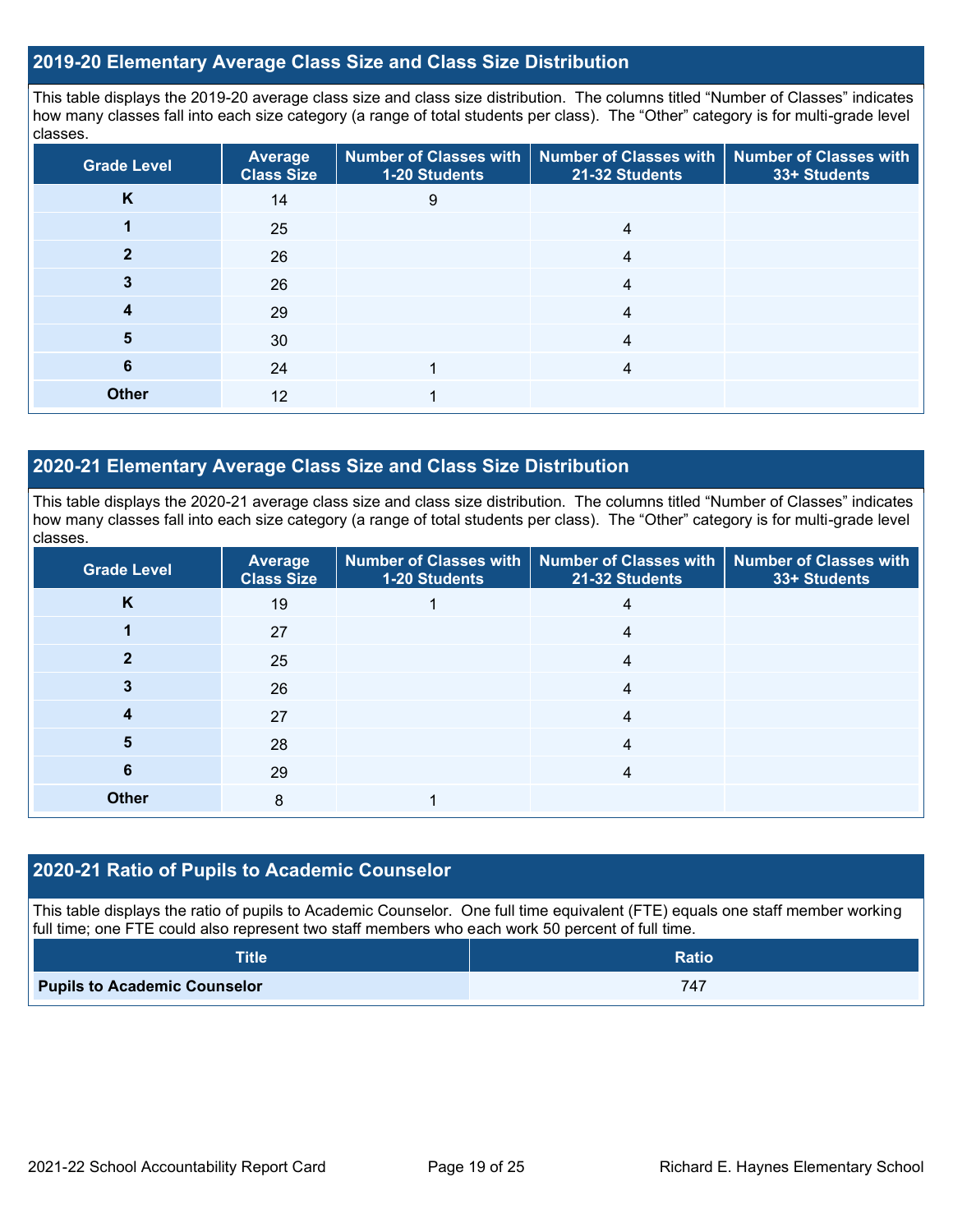#### **2020-21 Student Support Services Staff**

This table displays the number of FTE support staff assigned to this school. One full time equivalent (FTE) equals one staff member working full time; one FTE could also represent two staff members who each work 50 percent of full time.

| <b>Title</b>                                                         | <b>Number of FTE Assigned to School</b> |
|----------------------------------------------------------------------|-----------------------------------------|
| <b>Counselor (Academic, Social/Behavioral or Career Development)</b> |                                         |
| Library Media Teacher (Librarian)                                    | 0                                       |
| <b>Library Media Services Staff (Paraprofessional)</b>               | 0                                       |
| <b>Psychologist</b>                                                  | 0                                       |
| <b>Social Worker</b>                                                 | $\Omega$                                |
| <b>Speech/Language/Hearing Specialist</b>                            | 0                                       |
| <b>Resource Specialist (non-teaching)</b>                            | 0                                       |

#### **2019-20 Expenditures Per Pupil and School Site Teacher Salaries**

This table displays the 2019-20 expenditures per pupil and average teach salary for this school. Cells with N/A values do not require data.

| <b>Level</b>                                         | <b>Total</b><br><b>Expenditures</b><br><b>Per Pupil</b> | <b>Expenditures</b><br><b>Per Pupil</b><br>(Restricted) | <b>Expenditures</b><br><b>Per Pupil</b><br>(Unrestricted) | Average<br><b>Teacher</b><br><b>Salary</b> |
|------------------------------------------------------|---------------------------------------------------------|---------------------------------------------------------|-----------------------------------------------------------|--------------------------------------------|
| <b>School Site</b>                                   | 9987.04                                                 | 1018.81                                                 | 8968.63                                                   | 124,209.14                                 |
| <b>District</b>                                      | N/A                                                     | N/A                                                     | 1497.90                                                   | \$92,686                                   |
| <b>Percent Difference - School Site and District</b> | N/A                                                     | N/A                                                     | 142.8                                                     | 29.1                                       |
| <b>State</b>                                         |                                                         |                                                         | \$8,444                                                   | \$85,863                                   |
| <b>Percent Difference - School Site and State</b>    | N/A                                                     | N/A                                                     | 6.0                                                       | 36.5                                       |

### **2020-21 Types of Services Funded**

School Resources and Programs:

Assistant Principal Outreach Consultant/Counselor (site funded) School Family Outreach Assistant (site funded) Student Mentor (site funded) Intervention teachers (Site Funded and district funded) Coach (site funded) Library/Media Assistant Translators for conferences and meetings with parents (site funded) After School Interventions (site funded) Montclair Community Collaborative PBIS & Student Recognition and Incentive Activities (site funded) Parent Volunteers (site funded) Back To School Night (site funded) School Site Council (site funded) Student Council (site funded) School Newsletter (site funded) Student agendas (site funded) School Nurse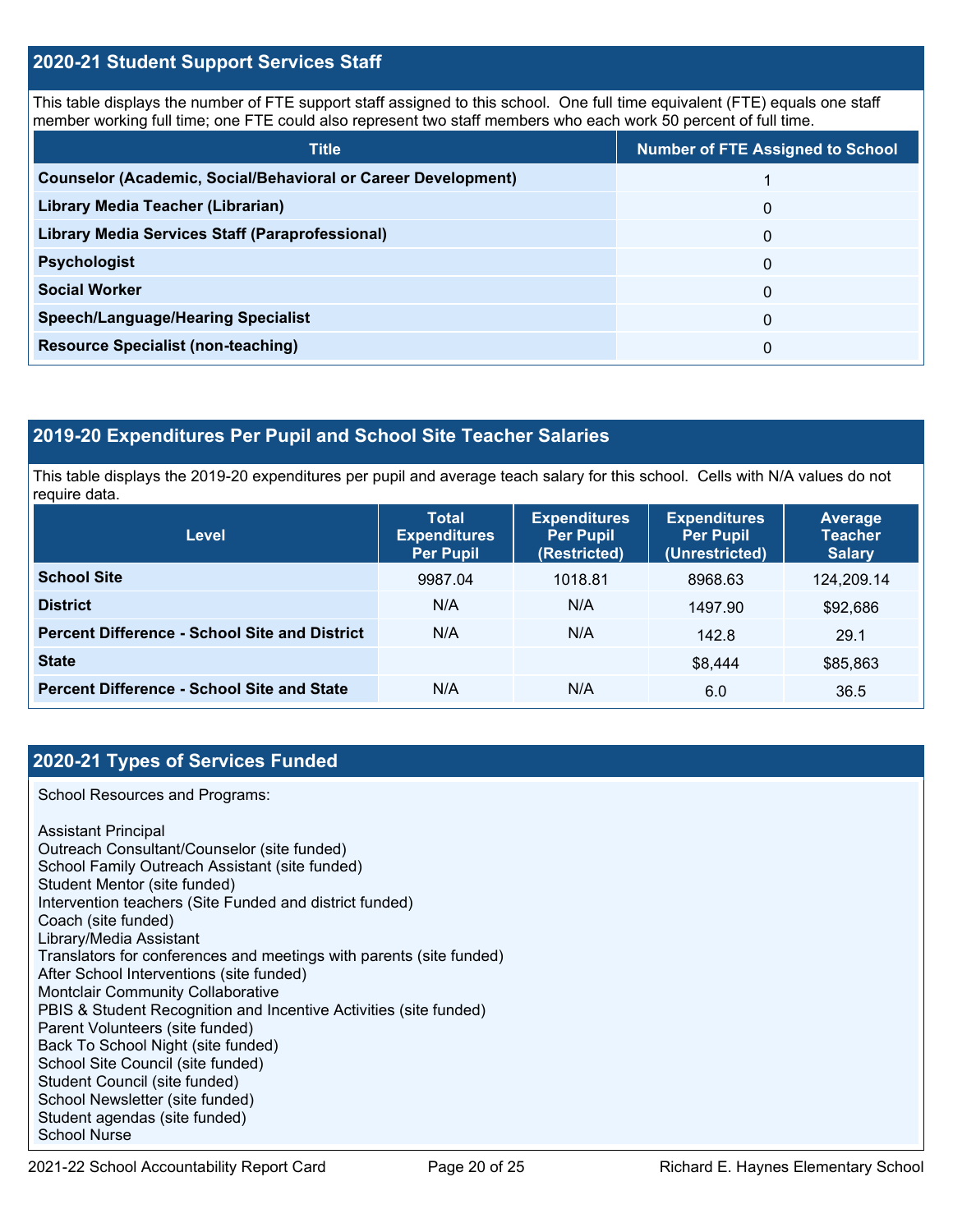# **2020-21 Types of Services Funded**

School Psychologist Health Clerk School English Learner Parent Advisory Committee District English Learner Parent Advisory Committee SARB and SART School Website Instrumental Music Program Husky Pride Activities/PBIS (site funded)

### **2019-20 Teacher and Administrative Salaries**

This table displays the 2019-20 Teacher and Administrative salaries. For detailed information on salaries, see the CDE Certification Salaries & Benefits web page at [http://www.cde.ca.gov/ds/fd/cs/.](http://www.cde.ca.gov/ds/fd/cs/)

| Category                                             | <b>District</b><br><b>Amount</b> | <b>State Average</b><br>for Districts<br>in Same Category |  |
|------------------------------------------------------|----------------------------------|-----------------------------------------------------------|--|
| <b>Beginning Teacher Salary</b>                      | \$48,998                         | \$52,060                                                  |  |
| <b>Mid-Range Teacher Salary</b>                      | \$87,146                         | \$84,043                                                  |  |
| <b>Highest Teacher Salary</b>                        | \$105,113                        | \$107,043                                                 |  |
| <b>Average Principal Salary (Elementary)</b>         | \$138,892                        | \$133,582                                                 |  |
| <b>Average Principal Salary (Middle)</b>             | \$141,565                        | \$138,803                                                 |  |
| <b>Average Principal Salary (High)</b>               | \$0                              | \$133,845                                                 |  |
| <b>Superintendent Salary</b>                         | \$319,095                        | \$240,628                                                 |  |
| <b>Percent of Budget for Teacher Salaries</b>        | 37%                              | 35%                                                       |  |
| <b>Percent of Budget for Administrative Salaries</b> | 6%                               | 5%                                                        |  |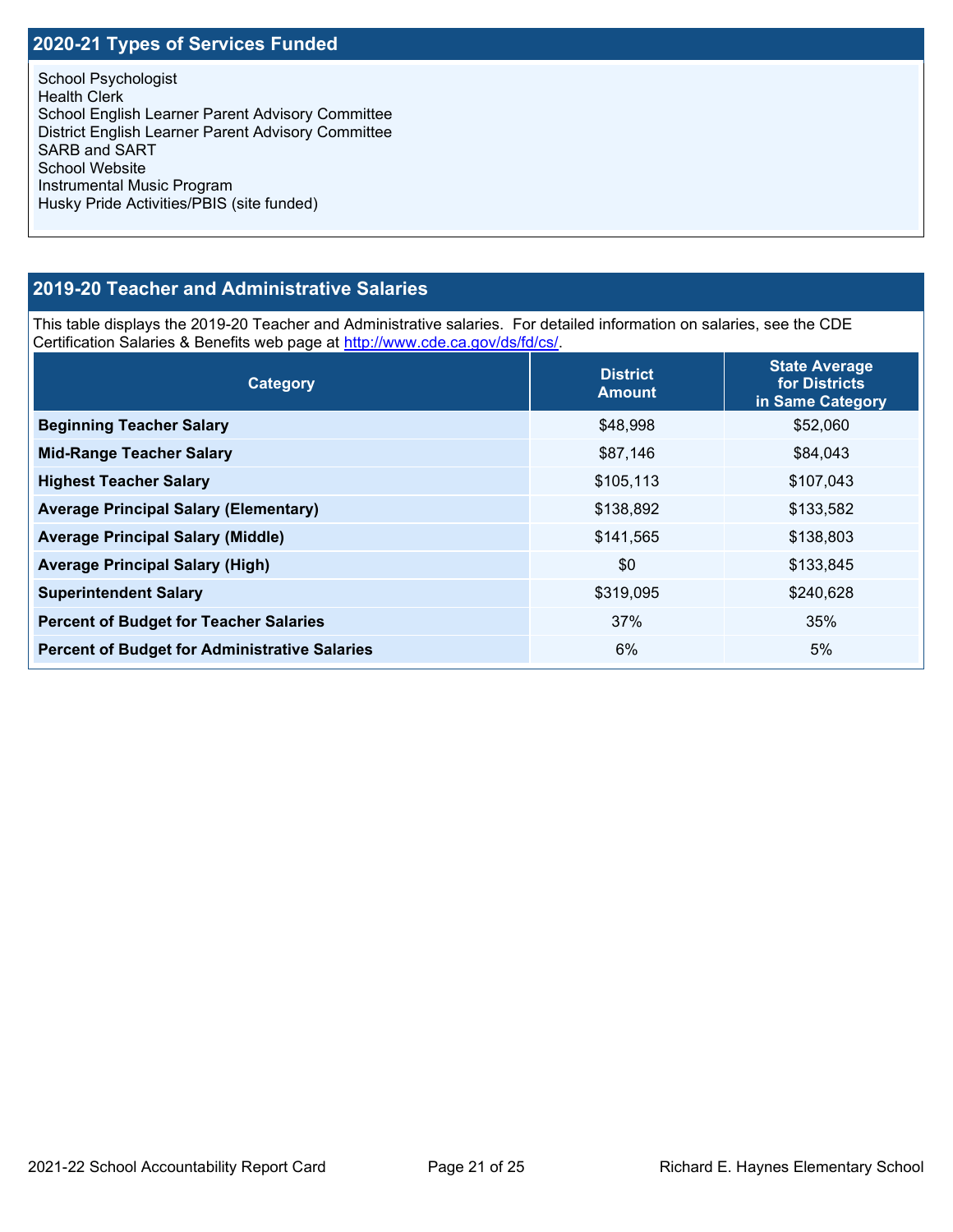#### **Professional Development**

Ontario-Montclair School District offers research-based, on-going professional development for certificated, classified, and management employees aligned with the district's long-term goals. Professional development is designed to help employees enhance their knowledge, and develop needed skills to provide quality services in order to maximize student learning and achievement. Professional development courses and programs are developed and coordinated through the district's Robert Hardy Professional Development Center as well as at each school site. The focus of all professional development is based on the instructional and management priorities outlined in the goals and objectives of our strategic and school improvement plans. Professional development at the site and district level addresses the core curriculum, instructional strategies, standards-based instruction, effective use of technology, and classroom management. In addition, district level professional development includes workshop sessions and classroom support for beginning teachers (BTSA), courses for teachers working toward their teaching credentials, technology training and classroom support, leadership development for administrators, compliance related workshops, and a variety of job-specific and mandated trainings for classified employees. OMSD has several sustained initiatives, including Thinking Maps, Response to Intervention (RtI), Writing and the California Common Core Standards. Programs are driven by data and are specifically designed instruction based on student need. Coaches are trained by the district to provide ongoing support at each site to ensure and support the correct implementation in each classroom. Based on student assessment data, Haynes School staff participated in staff development based on trends of needs indicated in SBAC and school benchmark data. English Language Development, High Yield Instructional Strategies, Structured Academic Talk,Gradual Release, Write From The Beginning... and Beyond, SFA tutor program, and Cognitive Planning with district and site funded instructional coaches was provided to classroom teachers. As we have now implemented the Common Core State Standards (CCSS), district trainings are provided on use of the Eureka Math Modules. Structured teacher planning time is provided to support teachers in conducting data analysis and monitoring student achievement trends, so as to plan effective responses to student achievement needs and necessary intervention. The staff is also being trained on gradual release and learning targets. All classroom teachers (including RSP/SDC and paraprofessionals) participated in the trainings, as well as non-classroom support staff, teachers, and administration. Teachers were supported by the teacher leaders and administrators in implementing new instructional strategies. Trainings were provided by Instructional Coaches, Teacher Leaders, Administration, the Tech Support Team and OMSD content TOAs. Haynes' Instructional Leadership team worked collaboratively to establish school-wide performance goals and SMART goals.

This table displays the number of school days dedicated to staff development and continuous improvement.

| <b>Subject</b>                                                                  |  | $\sqrt{2019-20}$ 2020-21 2021-22 |  |
|---------------------------------------------------------------------------------|--|----------------------------------|--|
| Number of school days dedicated to Staff Development and Continuous Improvement |  |                                  |  |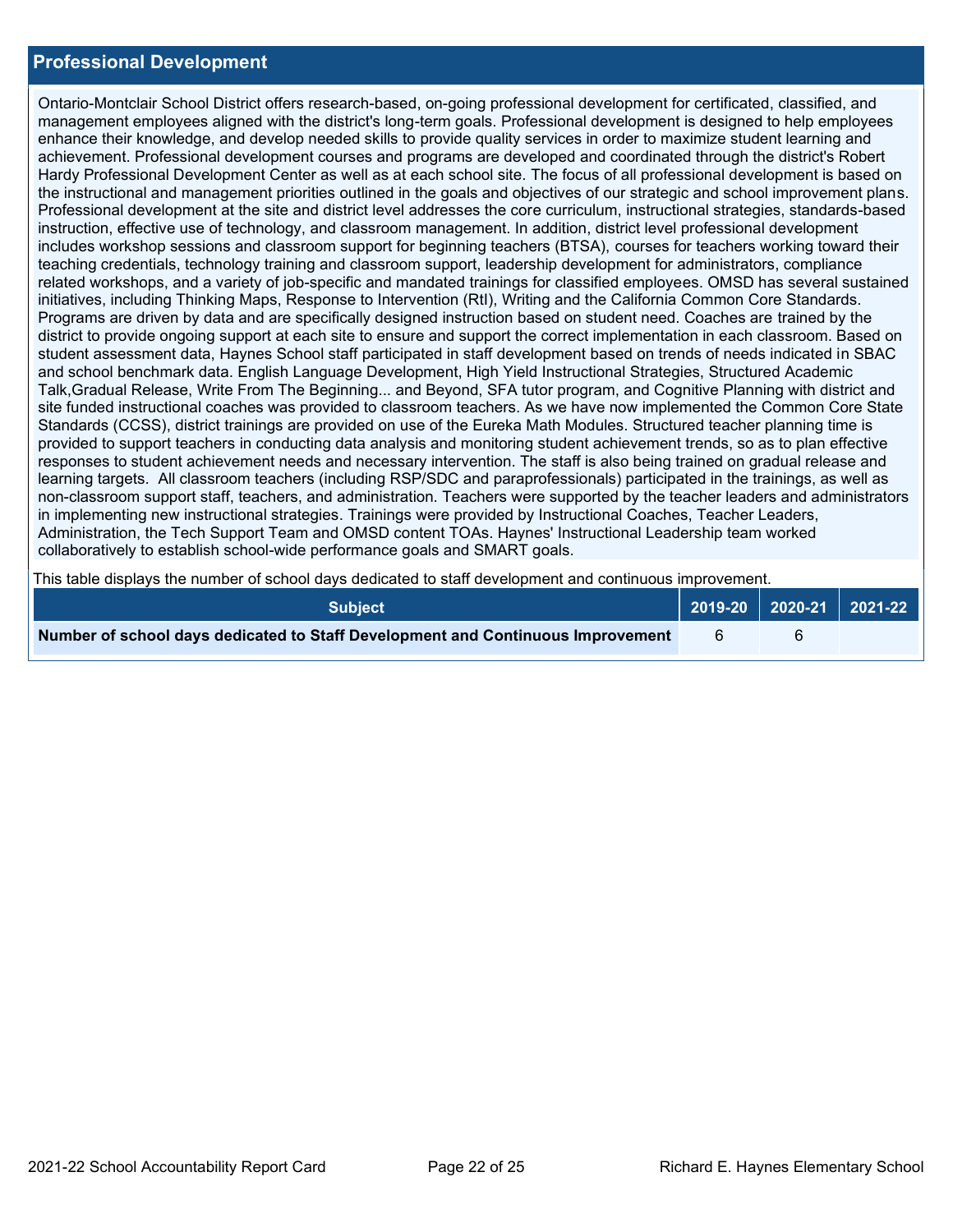# **Ontario-Montclair School District 2020-21 Local Accountability Report Card (LARC) Addendum**

# **Local Accountability Report Card (LARC) Addendum**

**2020-21 Local Accountability Report Card (LARC) Addendum Overview**



On July 14, 2021, the California State Board of Education (SBE) determined that the California Department of Education (CDE) will use the SARC as the mechanism to conduct a one-time data collection of the LEA-level aggregate test results of all school's local assessments administered during the 2020–2021 school year in order to meet the federal Every Students Succeeds Act (ESSA) reporting requirement for the Local Educational Agency Accountability Report Cards (LARCs).

Each local educational agency (LEA) is responsible for preparing and posting their annual LARC in accordance with the federal ESSA. As a courtesy, the CDE prepares and posts the LARCs on behalf of all LEAs.

Only for the 2020–2021 school year and the 2020–2021 LARCs, LEAs are required to report their aggregate local assessments test results at the LEA-level to the CDE by populating the tables below via the SARC. These data will be used to meet the LEAs' federal requirement for their LARCs. Note that it is the responsibility of the school and LEA to ensure that all student privacy and suppression rules are in place when reporting data in Tables 3 and 4 in the Addendum, as applicable.

The tables below are not part of the SBE approved 2020–2021 SARC template but rather are the mechanism by which these required data will be collected from LEAs.

For purposes of the LARC and the following tables, an LEA is defined as a school district, a county office of education, or a direct funded charter school.

| 2021-22 District Contact Information |                                   |  |  |
|--------------------------------------|-----------------------------------|--|--|
| <b>District Name</b>                 | Ontario-Montclair School District |  |  |
| <b>Phone Number</b>                  | $(909)$ 459-2500                  |  |  |
| Superintendent                       | Dr. James Q. Hammond              |  |  |
| <b>Email Address</b>                 | info@omsd.net                     |  |  |
| <b>District Website Address</b>      | https://www.omsd.net              |  |  |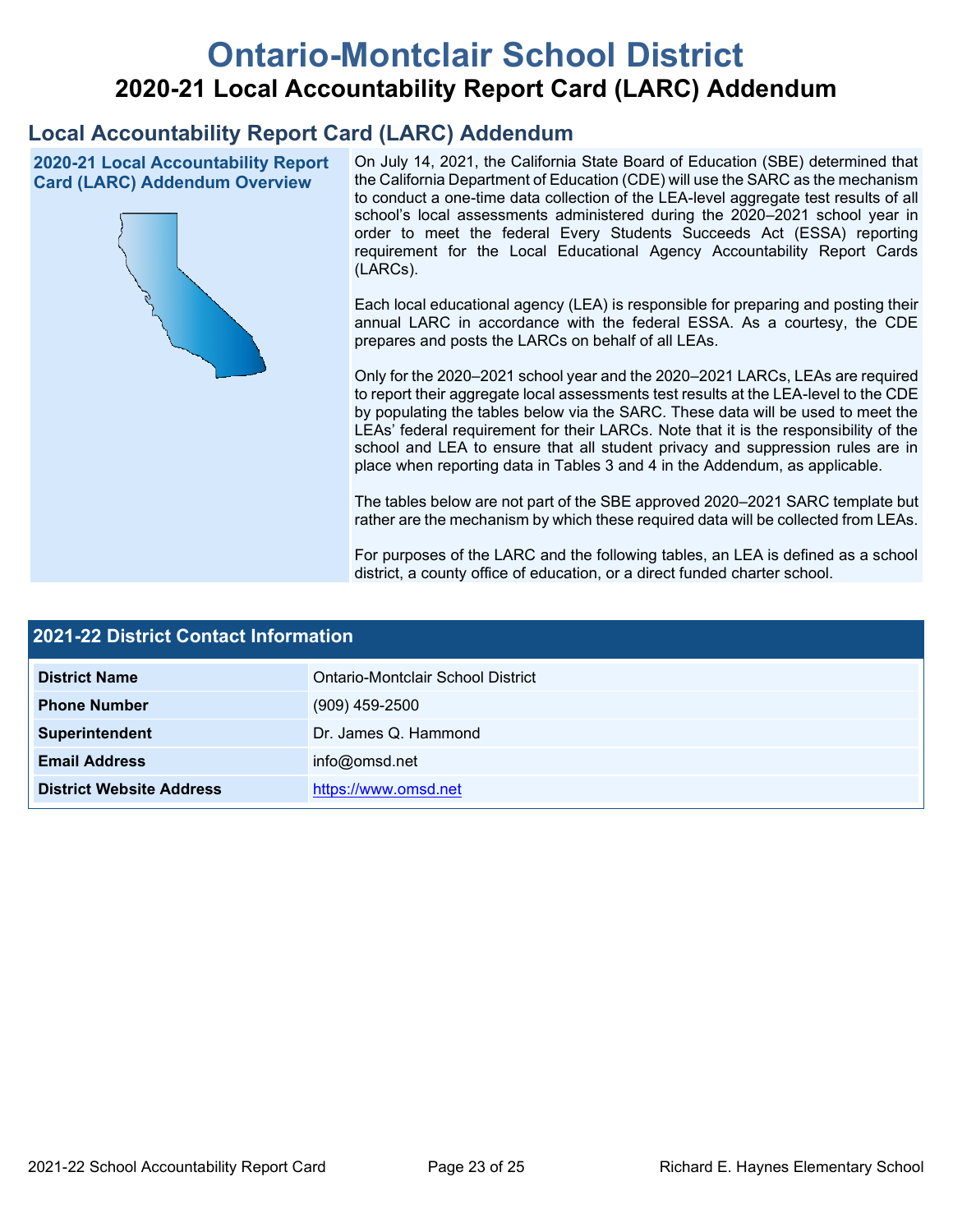# **2020-21 CAASPP Test Results in ELA by Student Group**

This table displays CAASPP test results in ELA by student group for students grades three through eight and grade eleven taking and completing a state-administered assessment. The CDE will populate this table for schools in cases where the school administered the CAASPP assessment. In cases where the school administered a local assessment instead of CAASPP, the CDE will populate this table with "NT" values, meaning this school did not test students using the CAASPP. See the local assessment(s) table for more information.

| <b>CAASPP</b><br><b>Student Groups</b>               | <b>CAASPP</b><br><b>Total</b><br><b>Enrollment</b> | <b>CAASPP</b><br><b>Number</b><br><b>Tested</b> | <b>CAASPP</b><br><b>Percent</b><br><b>Tested</b> | <b>CAASPP</b><br><b>Percent</b><br><b>Not Tested</b> | <b>CAASPP</b><br><b>Percent</b><br>Met or<br><b>Exceeded</b> |
|------------------------------------------------------|----------------------------------------------------|-------------------------------------------------|--------------------------------------------------|------------------------------------------------------|--------------------------------------------------------------|
| <b>All Students</b>                                  | 12994                                              | <b>NT</b>                                       | <b>NT</b>                                        | <b>NT</b>                                            | <b>NT</b>                                                    |
| <b>Female</b>                                        | 6378                                               | <b>NT</b>                                       | <b>NT</b>                                        | <b>NT</b>                                            | <b>NT</b>                                                    |
| <b>Male</b>                                          | 6616                                               | <b>NT</b>                                       | <b>NT</b>                                        | <b>NT</b>                                            | <b>NT</b>                                                    |
| American Indian or Alaska Native                     | 92                                                 | <b>NT</b>                                       | <b>NT</b>                                        | <b>NT</b>                                            | <b>NT</b>                                                    |
| <b>Asian</b>                                         | 257                                                | <b>NT</b>                                       | <b>NT</b>                                        | <b>NT</b>                                            | <b>NT</b>                                                    |
| <b>Black or African American</b>                     | 394                                                | <b>NT</b>                                       | <b>NT</b>                                        | <b>NT</b>                                            | <b>NT</b>                                                    |
| <b>Filipino</b>                                      | 81                                                 | <b>NT</b>                                       | <b>NT</b>                                        | <b>NT</b>                                            | <b>NT</b>                                                    |
| <b>Hispanic or Latino</b>                            | 11629                                              | <b>NT</b>                                       | <b>NT</b>                                        | <b>NT</b>                                            | <b>NT</b>                                                    |
| <b>Native Hawaiian or Pacific Islander</b>           | 31                                                 | <b>NT</b>                                       | <b>NT</b>                                        | <b>NT</b>                                            | <b>NT</b>                                                    |
| <b>Two or More Races</b>                             | 140                                                | <b>NT</b>                                       | <b>NT</b>                                        | <b>NT</b>                                            | <b>NT</b>                                                    |
| <b>White</b>                                         | 370                                                | <b>NT</b>                                       | <b>NT</b>                                        | <b>NT</b>                                            | <b>NT</b>                                                    |
| <b>English Learners</b>                              | 2756                                               | <b>NT</b>                                       | <b>NT</b>                                        | <b>NT</b>                                            | <b>NT</b>                                                    |
| <b>Foster Youth</b>                                  | 73                                                 | <b>NT</b>                                       | <b>NT</b>                                        | <b>NT</b>                                            | <b>NT</b>                                                    |
| <b>Homeless</b>                                      | 2320                                               | <b>NT</b>                                       | <b>NT</b>                                        | <b>NT</b>                                            | <b>NT</b>                                                    |
| <b>Military</b>                                      | $\mathbf 0$                                        | $\mathbf 0$                                     | $\mathbf 0$                                      | $\mathbf 0$                                          | 0                                                            |
| <b>Socioeconomically Disadvantaged</b>               | 11552                                              | <b>NT</b>                                       | <b>NT</b>                                        | <b>NT</b>                                            | <b>NT</b>                                                    |
| <b>Students Receiving Migrant Education Services</b> | 0                                                  | $\mathbf 0$                                     | $\mathbf{0}$                                     | $\mathbf 0$                                          | 0                                                            |
| <b>Students with Disabilities</b>                    | 1919                                               | <b>NT</b>                                       | <b>NT</b>                                        | <b>NT</b>                                            | <b>NT</b>                                                    |